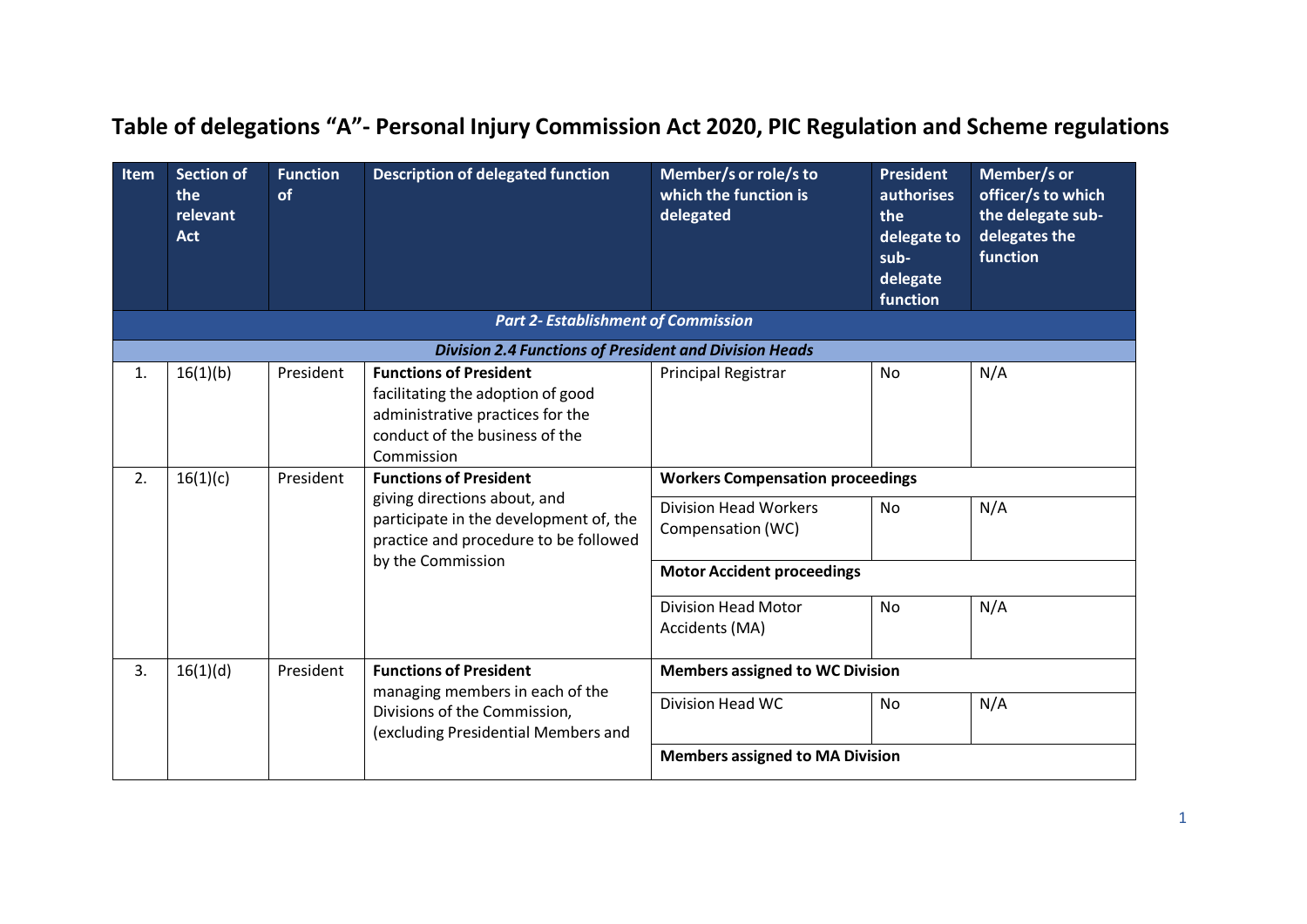|    |                                                |           | any person appointed to the office of<br>Division Head)                                                                                                                                                                                        | Division Head MA                                                                            | <b>No</b>              | N/A |  |  |  |
|----|------------------------------------------------|-----------|------------------------------------------------------------------------------------------------------------------------------------------------------------------------------------------------------------------------------------------------|---------------------------------------------------------------------------------------------|------------------------|-----|--|--|--|
| 4. | 16(1)(e)                                       | President | <b>Functions of President</b><br>exercising general direction and<br>control over the exercise of their<br>[merit reviewers' and mediators']<br>functions                                                                                      | <b>Merit Reviewers: Division</b><br>Head MA<br><b>Mediators: Division Head</b><br><b>WC</b> | <b>No</b><br><b>No</b> | N/A |  |  |  |
|    | <b>Division 2.7 Registrars and other staff</b> |           |                                                                                                                                                                                                                                                |                                                                                             |                        |     |  |  |  |
| 5. | 22(4)                                          | President | Appointment of registrars and other<br>staff<br>entering into arrangements with any<br>government agency, or other body or<br>person, for the provision of assistance<br>to the Commission in connection with<br>the exercise of its functions | Principal Registrar                                                                         | <b>No</b>              | N/A |  |  |  |
|    |                                                |           | <b>Part 3 - Functions and constitution of Commission</b>                                                                                                                                                                                       |                                                                                             |                        |     |  |  |  |
|    |                                                |           | <b>Division 3.3 Constitution</b>                                                                                                                                                                                                               |                                                                                             |                        |     |  |  |  |
| 6. | 31(2)                                          | President | <b>Constitution of Commission</b><br>giving directions as to the members                                                                                                                                                                       | <b>Workers Compensation proceedings</b>                                                     |                        |     |  |  |  |
|    |                                                |           | who are to constitute the commission<br>for the purposes of particular<br>proceedings, (excluding for                                                                                                                                          | <b>Division Head WC</b>                                                                     | <b>No</b>              | N/A |  |  |  |
|    |                                                |           | <b>Presidential Appeals)</b>                                                                                                                                                                                                                   | <b>Motor Accident proceedings</b>                                                           |                        |     |  |  |  |
|    |                                                |           |                                                                                                                                                                                                                                                | Division Head MA                                                                            | <b>No</b>              | N/A |  |  |  |
| 7. | 31(3)                                          | President | <b>Constitution of Commission</b><br>giving directions, for particular                                                                                                                                                                         | <b>Workers Compensation proceedings</b>                                                     |                        |     |  |  |  |
|    |                                                |           | proceedings, as to which member is to                                                                                                                                                                                                          | <b>Division Head WC</b>                                                                     | <b>No</b>              | N/A |  |  |  |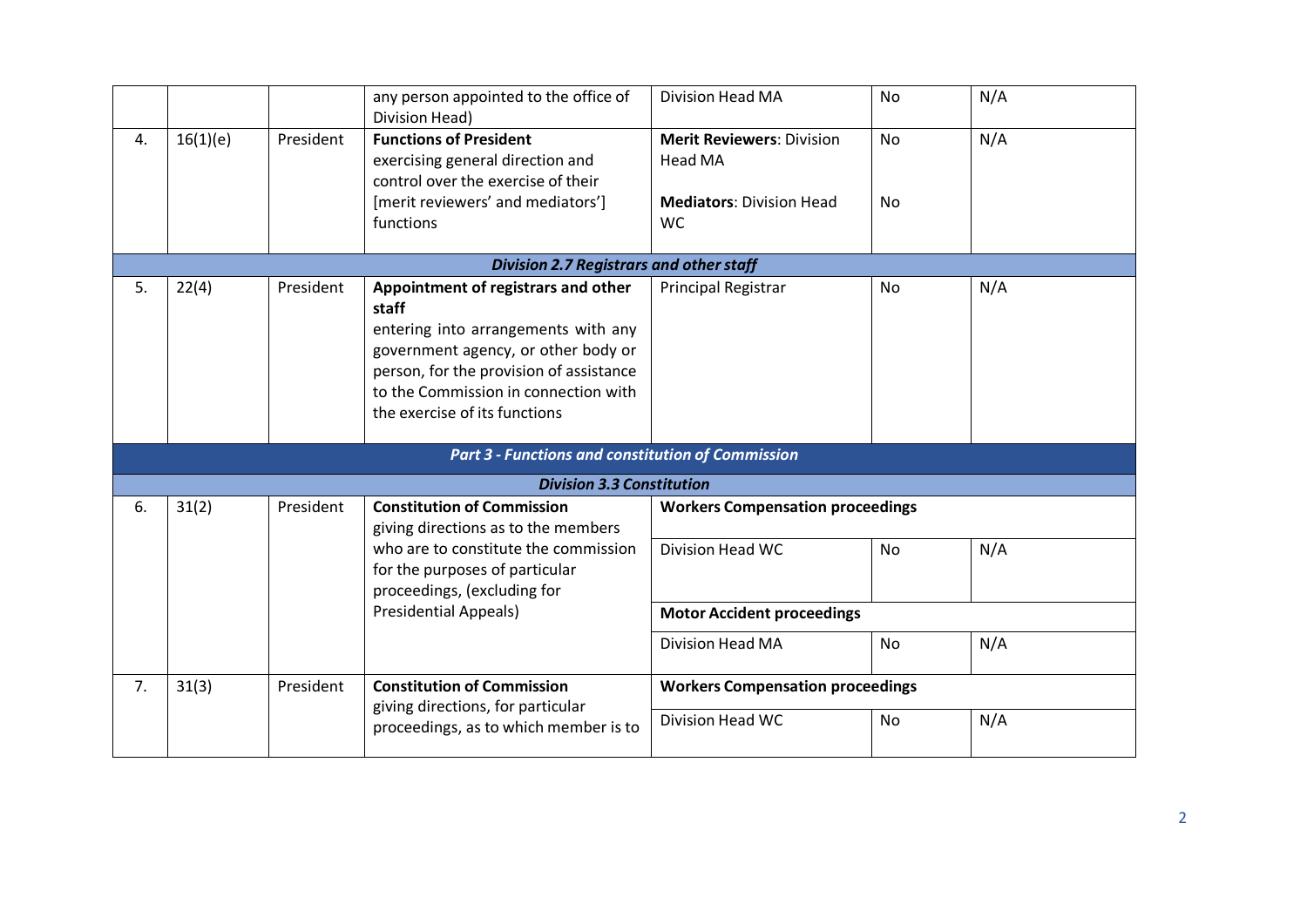|     |                              |                                                                                            | preside at proceedings in the                                                                                                                                                | <b>Motor Accident proceedings</b>                 |           |     |
|-----|------------------------------|--------------------------------------------------------------------------------------------|------------------------------------------------------------------------------------------------------------------------------------------------------------------------------|---------------------------------------------------|-----------|-----|
|     |                              |                                                                                            | Commission when the Commission is<br>constituted by more than one member<br>(excluding for Presidential Appeals)                                                             | <b>Division Head MA</b>                           | <b>No</b> | N/A |
|     |                              |                                                                                            | Part 4 Medical assessors, merit reviewers and mediators                                                                                                                      |                                                   |           |     |
|     |                              |                                                                                            | <b>Division 4.1 Medical assessors and merit reviewers</b>                                                                                                                    |                                                   |           |     |
| 8.  | 36(1)                        | President                                                                                  | <b>Control and direction of decision-</b><br>makers<br>exercising general control and                                                                                        | <b>Division Head MA</b><br>(Merit Reviewers only) | No        | N/A |
|     | direction of decision-makers | <b>Principal Registrar</b><br><b>Director Medical Services</b><br>(Medical Assessors only) | <b>No</b>                                                                                                                                                                    | N/A                                               |           |     |
|     |                              |                                                                                            | <b>Division 4.2 Mediators</b>                                                                                                                                                |                                                   |           |     |
| 9.  | 39(3)                        | President                                                                                  | <b>Appointment of mediators</b><br>exercising general control and<br>direction of mediators                                                                                  | Division Head WC                                  | <b>No</b> | N/A |
|     |                              |                                                                                            | <b>Part 5 Practice and procedure</b>                                                                                                                                         |                                                   |           |     |
|     |                              |                                                                                            | <b>Division 5.4 Conduct of proceedings</b>                                                                                                                                   |                                                   |           |     |
| 10. | $53(1)$ and                  | President                                                                                  | <b>Reconstitution of Commission during</b>                                                                                                                                   | <b>Workers Compensation proceedings</b>           |           |     |
|     | (2)                          |                                                                                            | proceedings<br>replacing the member, or one of the<br>members, of the commission after the<br>consideration of a matter has                                                  | <b>Division Head WC</b>                           | <b>No</b> | N/A |
|     |                              |                                                                                            | commenced if, before the matter is                                                                                                                                           | <b>Motor Accident proceedings</b>                 |           |     |
|     |                              |                                                                                            | determined, the member becomes<br>unavailable, ceases to be a member or<br>ceases to have requisite qualifications<br>(excluding proceedings before<br>Presidential members) | <b>Division Head MA</b>                           | <b>No</b> | N/A |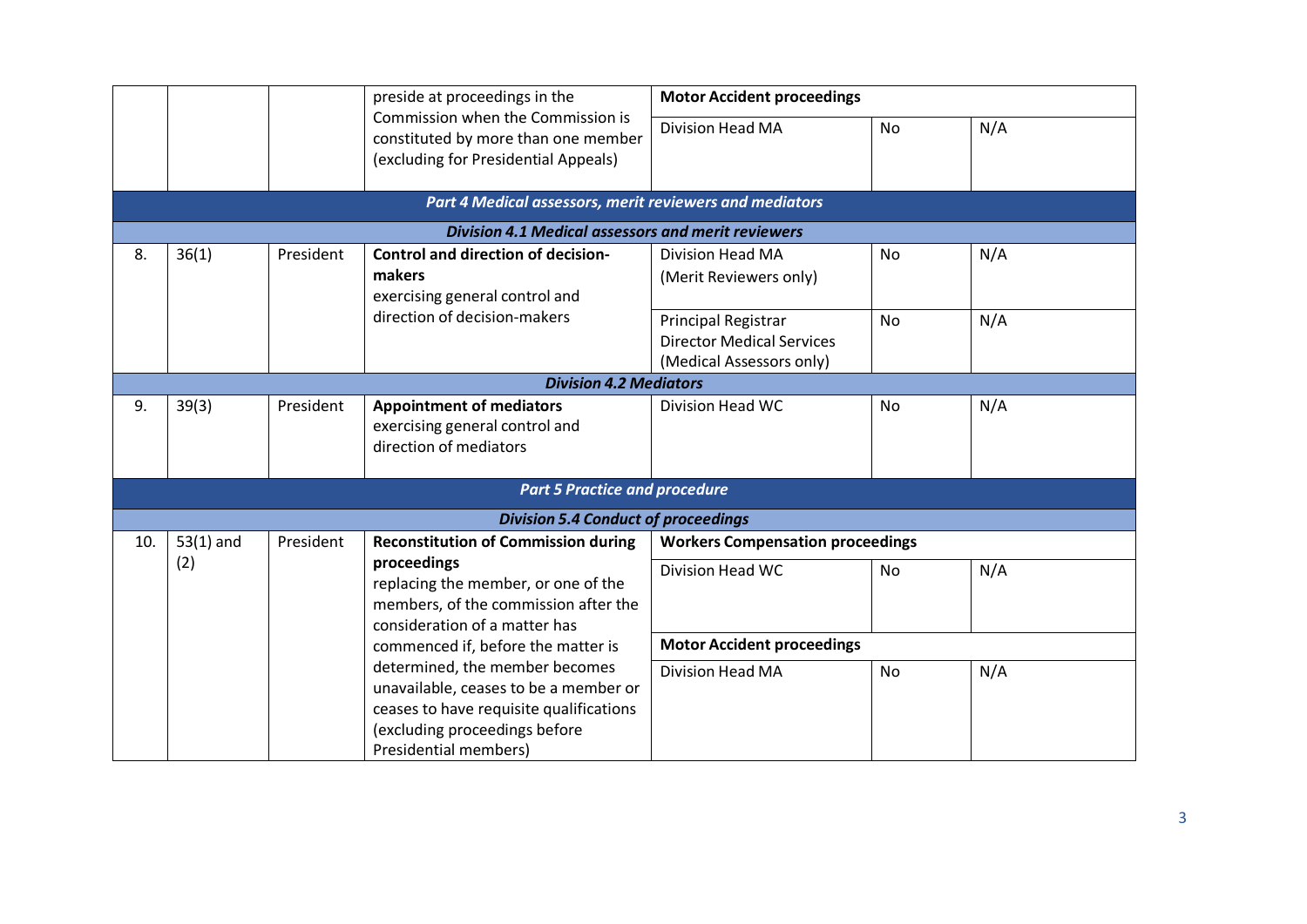|     | <b>Division 5.5 Determination of issues and proceedings</b> |           |                                                                                                                                                                                                                                                                                                        |                                         |     |                                                                                                                                                                         |  |  |
|-----|-------------------------------------------------------------|-----------|--------------------------------------------------------------------------------------------------------------------------------------------------------------------------------------------------------------------------------------------------------------------------------------------------------|-----------------------------------------|-----|-------------------------------------------------------------------------------------------------------------------------------------------------------------------------|--|--|
| 11. | 57(2)                                                       | President | <b>Reconsideration of decisions of</b>                                                                                                                                                                                                                                                                 | <b>Workers Compensation proceedings</b> |     |                                                                                                                                                                         |  |  |
|     |                                                             |           | <b>Commission</b><br>being satisfied a decision contains an<br>obvious error (section 57(2),<br>altering a decision to correct the error<br>(section 57(2)(a)) directing a Registrar<br>to alter a decision to correct the error<br>(section 57(2)(b) (excluding decisions<br>of Presidential members) | Division Head WC                        | Yes | Director Legal and<br>Policy<br>Legal Officers<br>Grade I- III, IV, V, VI<br>Decision -maker<br>Grade 11/12<br>Legal Officer<br>Grade 7/8<br>Legal Officer<br>Grade 5/6 |  |  |
|     |                                                             |           |                                                                                                                                                                                                                                                                                                        | <b>Motor Accident proceedings</b>       |     |                                                                                                                                                                         |  |  |
|     |                                                             |           |                                                                                                                                                                                                                                                                                                        | Division Head MA                        | Yes | Director Legal and<br>Policy<br>Decision-maker<br>Grade 11/12<br>Legal Officers<br>Grade I- III, IV, V, VI<br>Legal Officer<br>Grade 7/8<br>Legal Officer               |  |  |
|     |                                                             |           |                                                                                                                                                                                                                                                                                                        |                                         |     | Grade 5/6                                                                                                                                                               |  |  |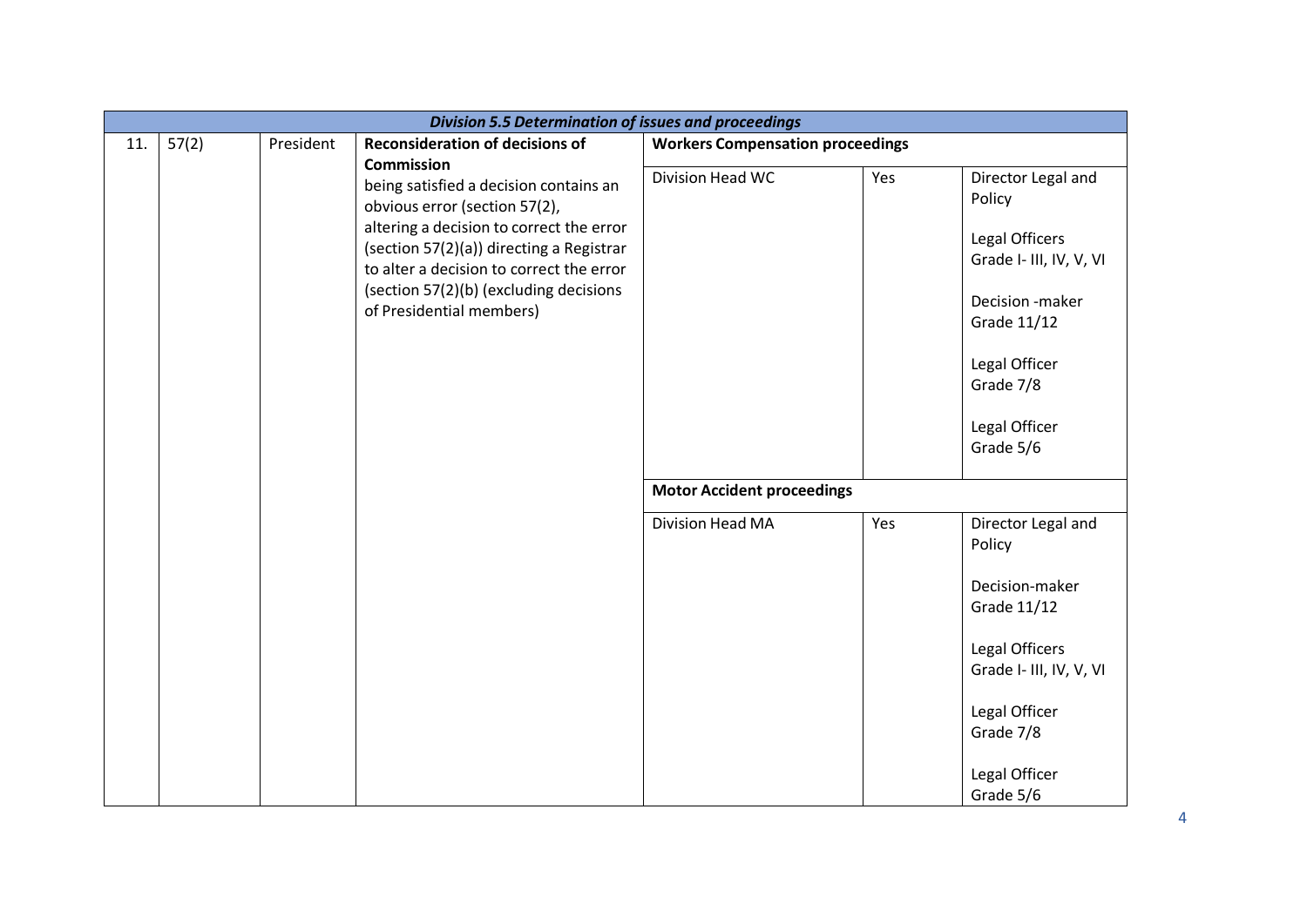| 12. | 57(3) | President | <b>Reconsideration of decisions of</b>                                                                                                                                                                                                                               | <b>Workers Compensation proceedings</b> |     |                                                                                                                                                                        |
|-----|-------|-----------|----------------------------------------------------------------------------------------------------------------------------------------------------------------------------------------------------------------------------------------------------------------------|-----------------------------------------|-----|------------------------------------------------------------------------------------------------------------------------------------------------------------------------|
|     |       |           | <b>Commission</b><br>issuing a replacement certificate with<br>the error corrected (section 57(3)(a))<br>direct a registrar to issue a<br>replacement certificate with the error<br>corrected (section 57(3)(b))<br>(excluding decisions of Presidential<br>members) | Division Head WC                        | Yes | Director Legal and<br>Policy<br>Decision-maker<br>Gade 11/12<br>Legal Officers<br>Grade I -III, IV, V, VI<br>Legal Officer<br>Grade 7/8<br>Legal Officer<br>Grade 5/6  |
|     |       |           |                                                                                                                                                                                                                                                                      | <b>Motor Accident proceedings</b>       |     |                                                                                                                                                                        |
|     |       |           |                                                                                                                                                                                                                                                                      | Division Head MA                        | Yes | Director Legal and<br>Policy<br>Decision-maker<br>Grade 11/12<br>Legal Officers<br>Grade I- III, IV, V, VI<br>Legal Officer<br>Grade 7/8<br>Legal Officer<br>Grade 5/6 |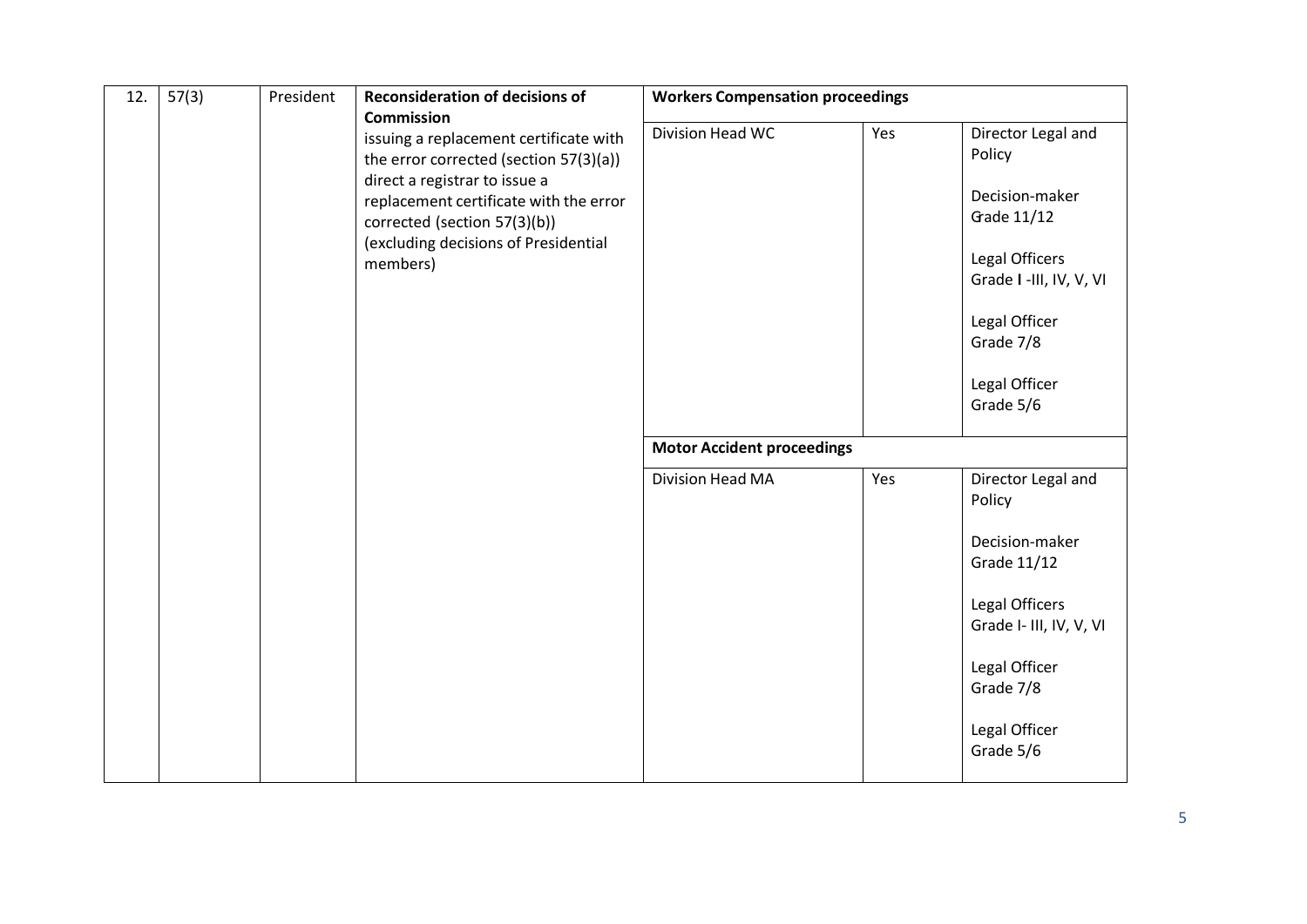|                                                 | <b>Schedule 2 Provisions relating to members of Commission</b> |                                            |                                                                                                                                                                                                                                                                                                                                                                                                                                                                 |                                                  |           |     |  |  |
|-------------------------------------------------|----------------------------------------------------------------|--------------------------------------------|-----------------------------------------------------------------------------------------------------------------------------------------------------------------------------------------------------------------------------------------------------------------------------------------------------------------------------------------------------------------------------------------------------------------------------------------------------------------|--------------------------------------------------|-----------|-----|--|--|
| 13.                                             | Sched 2, cl                                                    | President                                  | Leave                                                                                                                                                                                                                                                                                                                                                                                                                                                           | Non-presidential members assigned to WC Division |           |     |  |  |
|                                                 | 12(2)                                                          |                                            | permitting a member to take leave                                                                                                                                                                                                                                                                                                                                                                                                                               | Division Head WC                                 | No        | N/A |  |  |
|                                                 |                                                                |                                            | (*Both Division Heads to approve<br>leave where member assigned to both                                                                                                                                                                                                                                                                                                                                                                                         |                                                  |           |     |  |  |
|                                                 | divisions)                                                     | <b>Members assigned to the MA Division</b> |                                                                                                                                                                                                                                                                                                                                                                                                                                                                 |                                                  |           |     |  |  |
|                                                 |                                                                |                                            | (**President to approve leave of<br>Division Heads)                                                                                                                                                                                                                                                                                                                                                                                                             | <b>Division Head MA</b>                          | <b>No</b> | N/A |  |  |
| <b>Schedule 3 Workers Compensation Division</b> |                                                                |                                            |                                                                                                                                                                                                                                                                                                                                                                                                                                                                 |                                                  |           |     |  |  |
|                                                 |                                                                |                                            | Part 6 Division functions exercisable by registrar                                                                                                                                                                                                                                                                                                                                                                                                              |                                                  |           |     |  |  |
| 14.                                             | Sched 3, cl<br>9(1)                                            | President                                  | Registrar may exercise expedited<br>assessment functions if directed<br>directing a registrar or any other staff<br>member of the commission may<br>exercise any of the functions of the<br>Commission in relation to WC<br>expedited assessments (1998 Act),<br>resolution of work capacity decisions<br>(1987 Act) or assessment of costs<br>under provisions concerning<br>assessments made by regulations for<br>the purposes of s347(4) of the 1998<br>Act | Division Head WC                                 | No        | N/A |  |  |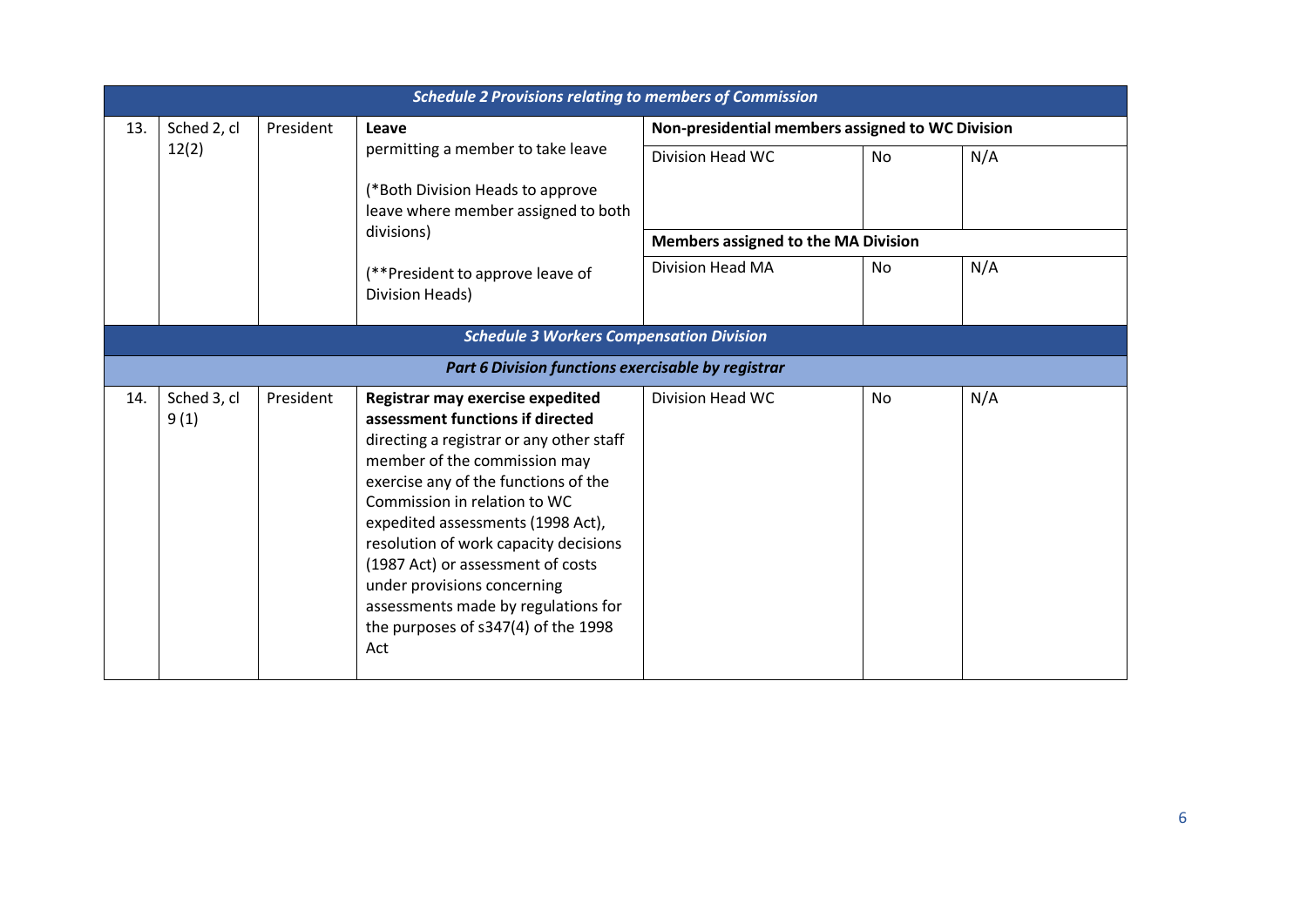| 15. | Sched 3, cl<br>9(2)                                  | President | Registrar may exercise expedited<br>assessment functions if directed<br>directing a registrar or other member<br>of staff of the Commission to refer the<br>exercise of such a function in a<br>particular matter to the Commission<br>and the registrar or other member of<br>staff must comply with that direction | Division Head WC           | <b>No</b> | N/A                                                            |
|-----|------------------------------------------------------|-----------|----------------------------------------------------------------------------------------------------------------------------------------------------------------------------------------------------------------------------------------------------------------------------------------------------------------------|----------------------------|-----------|----------------------------------------------------------------|
|     |                                                      |           | 6.6 Motor Accident Injuries Act 2017 No 10                                                                                                                                                                                                                                                                           |                            |           |                                                                |
| 16. | s7.12(1)<br>Amended<br>by Sched<br>6,<br>cl 6.6 42   | President | <b>Application for merit review</b><br>receiving an application for a review of<br>a reviewable decision (merit review)                                                                                                                                                                                              | Principal Registrar        | No        | N/A                                                            |
| 17. | s7.12(2)<br>Amended<br>by Sched<br>6,<br>cl 6.6[42]  | President | <b>Application for merit review</b><br>arranging for an application for merit<br>review to be dealt with by a merit<br>reviewer                                                                                                                                                                                      | Principal Registrar        | No        | N/A                                                            |
| 18. | s7.15(1)<br>Amended<br>by Sched<br>6,<br>cl 6.6[45]  | President | Review of merit review decision by<br>review panel<br>receiving an application to refer a<br>decision of a single merit reviewer<br>determining a merit review<br>applicationto a review panel of merit<br>reviewers for review                                                                                      | <b>Principal Registrar</b> | <b>No</b> | N/A                                                            |
| 19. | s7.15(3)<br>Amended<br>by Sched<br>6,<br>cl 6.6 [45] | President | Review of merit review decision by<br>review panel<br>referring an application for review of a<br>merit review decision by a review<br>panel if satisfied there is reasonable<br>cause to suspect the decision was                                                                                                   | Division Head MA           | Yes       | Director, Legal and<br>Policy<br>Decision-maker<br>Grade 11/12 |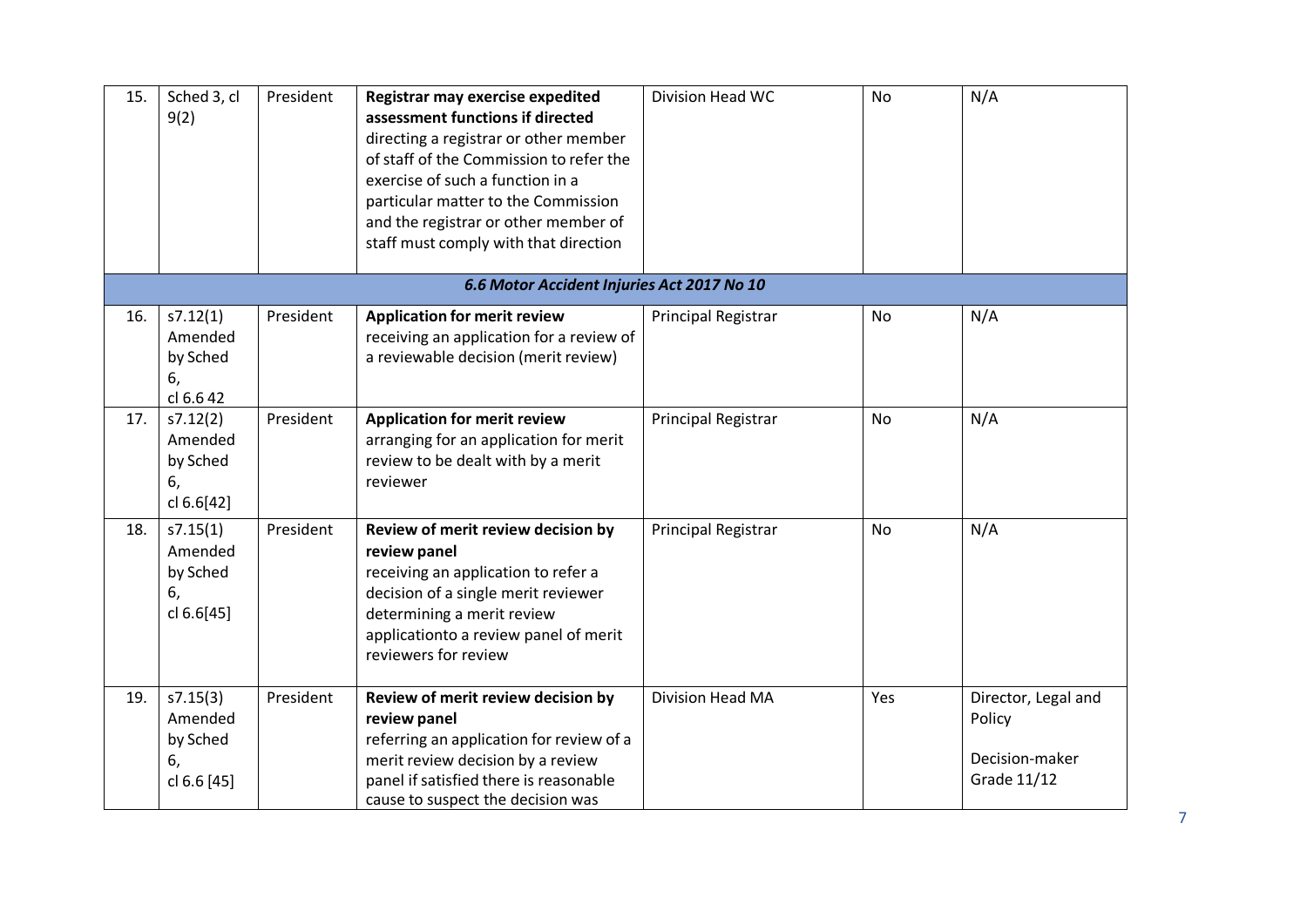|     |                                                     |           | incorrect in a material respect.                                                                                                                                                                                |                     |           | Legal Officers<br>Grade I- III, IV, V, VI<br>Legal Officer<br>Grade 7/8<br>Legal Officer<br>Grade 5/6                                        |
|-----|-----------------------------------------------------|-----------|-----------------------------------------------------------------------------------------------------------------------------------------------------------------------------------------------------------------|---------------------|-----------|----------------------------------------------------------------------------------------------------------------------------------------------|
| 20. | s7.20(1)<br>replaced<br>bySched 6,<br>cl<br>6.6[50] | President | <b>Medical assessment procedures</b><br>receiving a medical dispute about a<br>claim referred for assessment under<br>this division                                                                             | Principal Registrar | <b>No</b> | N/A                                                                                                                                          |
| 21. | s7.20(2)<br>Amended<br>by Sched<br>6,<br>cl 6.6[51] | President | Section 7.20(2) and (3)<br>arranging for medical disputes to be<br>dealt with by one or more medical<br>assessors                                                                                               | Principal Registrar | <b>No</b> | N/A                                                                                                                                          |
| 22. | s7.20(3)<br>Amended<br>by Sched<br>6,<br>cl 6.6[51] | President | Section 7.20(2) and (3)<br>refusing to accept the referral of a<br>dispute about the degree of<br>permanent impairment if insufficient<br>evidence in support of degree of<br>impairment asserted by applicant. | Principal Registrar | Yes       | Director of Registry<br>and Dispute Services<br><b>Director of Medical</b><br>Services<br><b>Dispute Resolution</b><br>Officer<br>Grade 9/10 |
| 23. | s7.24(4)<br>Amended<br>by Sched<br>6,<br>cl 6.6[53] | President | Section 7.24(4) and (5)<br>receiving a medical dispute by<br>application                                                                                                                                        | Principal Registrar | No        | N/A                                                                                                                                          |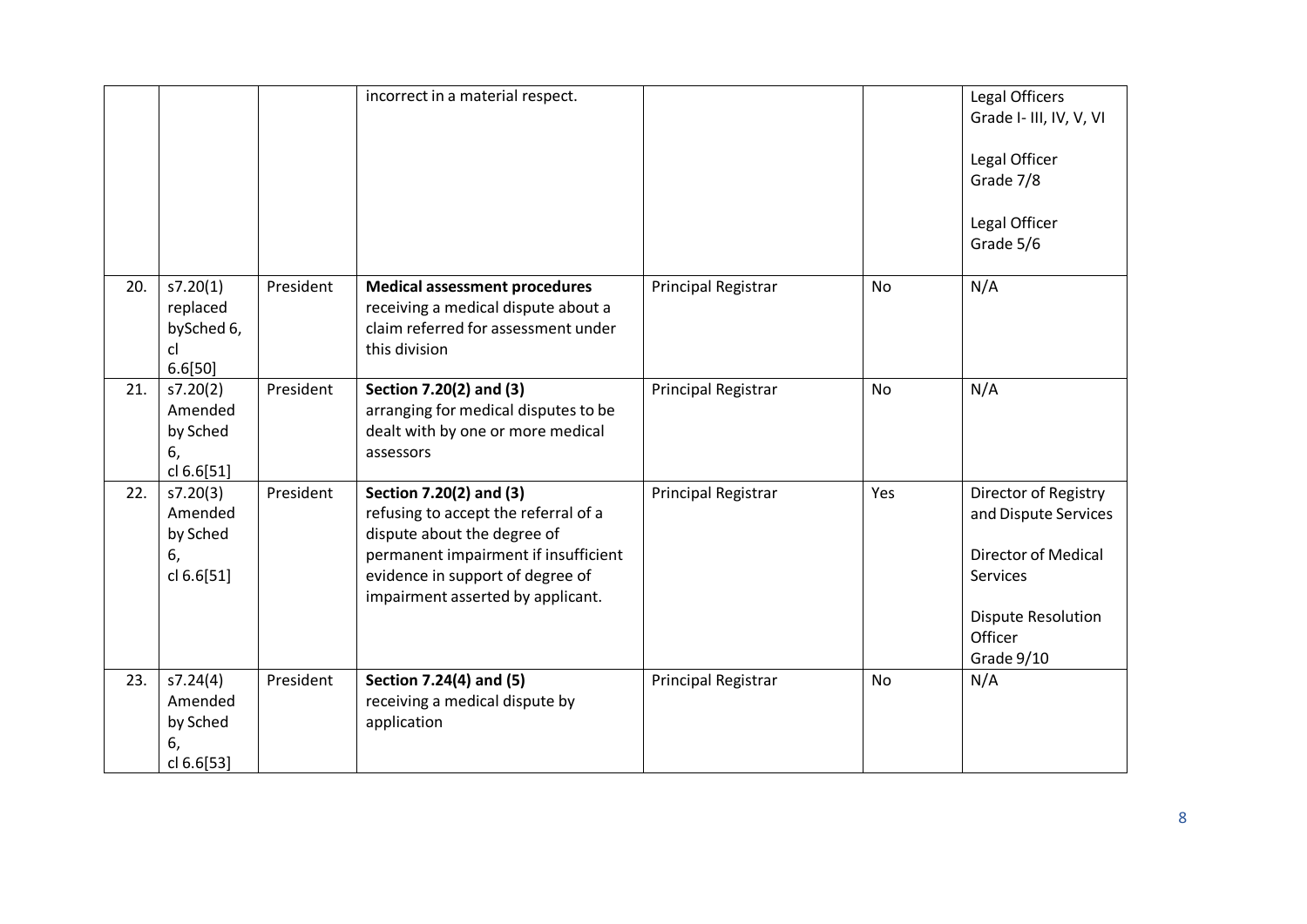| 24. | s7.24(5)<br>Amended<br>by Sched<br>6,<br>cl 6.6[53] | President | Section 7.24(4) and (5)<br>arranging for a medical dispute to be<br>referred for further medical<br>assessment by one or more medical<br>assessors if satisfied that the<br>application meets the requirements<br>for referral as set out in the Motor<br>Accident Injuries Regulation 2017 | Division Head MA        | Yes       | Director, Legal and<br>Policy<br>Decision-maker<br>Grade 11/12<br>Legal Officers<br>Grade I- III, IV, V, VI<br>Legal Officer<br>Grade 7/8<br>Legal Officer<br>Grade 5/6 |
|-----|-----------------------------------------------------|-----------|---------------------------------------------------------------------------------------------------------------------------------------------------------------------------------------------------------------------------------------------------------------------------------------------|-------------------------|-----------|-------------------------------------------------------------------------------------------------------------------------------------------------------------------------|
| 25. | s7.26(1)<br>replaced<br>bySched 6,<br>cl<br>6.6[55] | President | Review of medical assessment by<br>review panel<br>receiving an application to refer a<br>medical assessment under this<br>Division by a single assessor to a<br>review panel for review                                                                                                    | Principal Registrar     | <b>No</b> | N/A                                                                                                                                                                     |
| 26. | s7.26(5)<br>Amended<br>by Sched<br>6,<br>cl 6.6[56] | President | Section 7.26(5) and (5A)<br>arranging for a medical assessment to<br>be referred to a review panel if<br>satisfied that there is reasonable cause<br>to suspect the assessment is incorrect<br>in a material respect.                                                                       | <b>Division Head MA</b> | Yes       | Director, Legal and<br>Policy<br>Decision-maker<br>Grade 11/12<br>Legal Officers<br>Grade I- III, IV, V, VI<br>Legal Officer<br>Grade 7/8                               |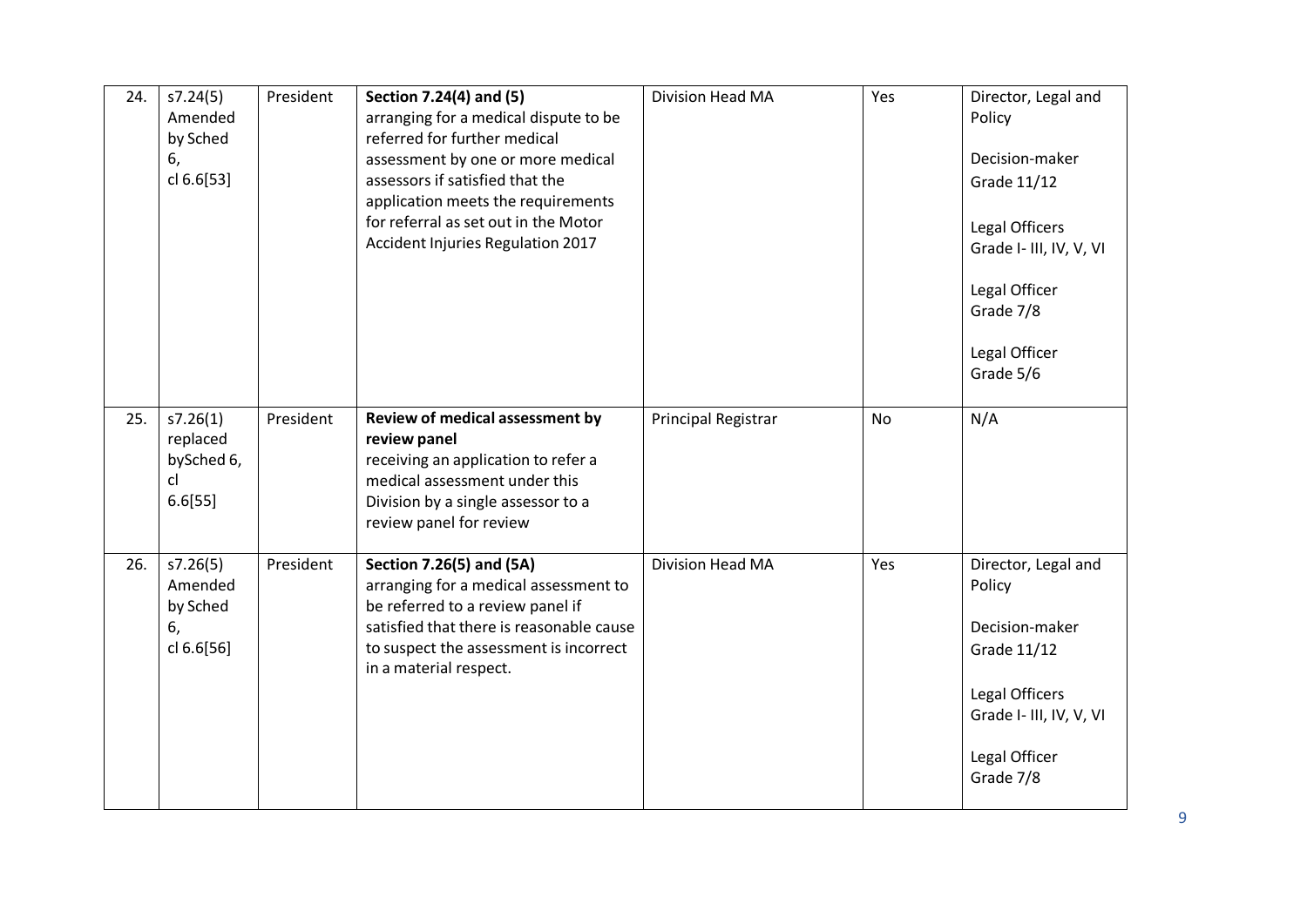|     |                                                      |           |                                                                                                                                                                                                                      |                     |           | Legal Officer<br>Grade 5/6                                                                                                                                              |
|-----|------------------------------------------------------|-----------|----------------------------------------------------------------------------------------------------------------------------------------------------------------------------------------------------------------------|---------------------|-----------|-------------------------------------------------------------------------------------------------------------------------------------------------------------------------|
| 27. | s7.26(5A)<br>Amended<br>by Sched<br>6,<br>cl 6.6[56] | President | <b>Section 7.26 (5A)</b><br>choosing persons to constitute the<br>review panel to which an application<br>will be referred under s 7.26(5A)                                                                          | Division Head MA    | Yes       | Director, Legal and<br>Policy<br>Decision-maker<br>Grade 11/12<br>Legal Officers<br>Grade I- III, IV, V, VI<br>Legal Officer<br>Grade 7/8<br>Legal Officer<br>Grade 5/6 |
| 28. | s7.27(1)<br>Amended<br>by Sched<br>6,<br>cl 6.6[59]  | President | Non-binding opinion of medical<br>assessor<br>Receiving from a merit reviewer or the<br>Commission a medical assessment<br>matter for the purposes of provision of<br>a non-binding opinion by a medical<br>assessor | Principal Registrar | <b>No</b> | N/A                                                                                                                                                                     |
| 29. | s7.27(2)<br>Amended<br>by Sched<br>6,<br>cl 6.6[59]  | President | Non-binding opinion of medical<br>assessor<br>referring a matter to a medical assessor<br>for a non-binding medicalopinion                                                                                           | Principal Registrar | <b>No</b> | N/A                                                                                                                                                                     |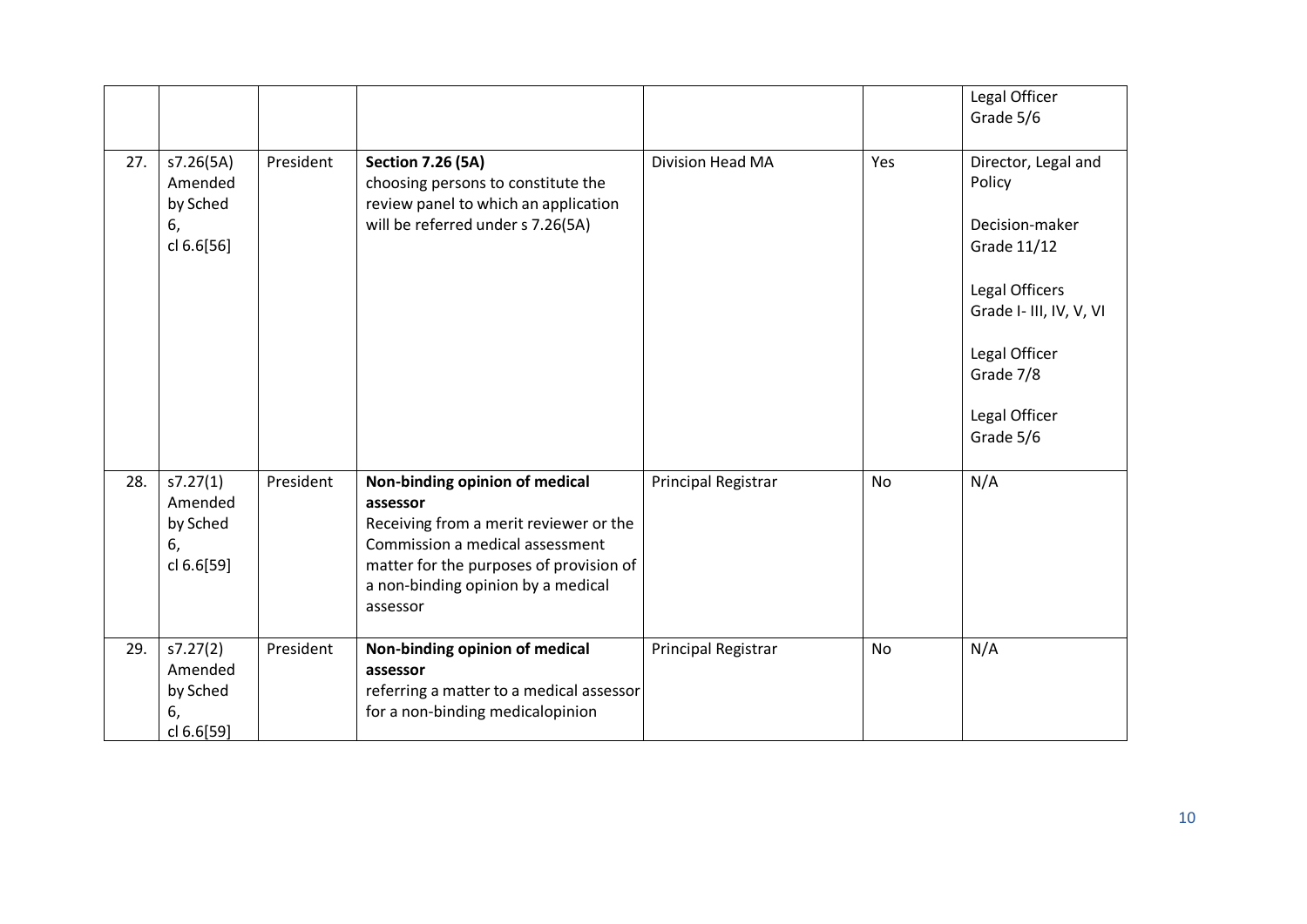| 30. | s7.34(1)(b)<br>Amended<br>by Sched<br>6,<br>cl 6.6[64] | President | <b>Claims exempt from assessment</b><br>approving under s 7.34(1)(b) that a<br>claim is not suitable for assessment                                                         | Division Head MA        | <b>No</b> | N/A                                                                 |  |  |
|-----|--------------------------------------------------------|-----------|-----------------------------------------------------------------------------------------------------------------------------------------------------------------------------|-------------------------|-----------|---------------------------------------------------------------------|--|--|
| 31. | s7.34(2)<br>Amended<br>by Sched<br>6,<br>cl 6.6[65]    | President | <b>Section 7.34(2)</b><br>If a claim is exempt, arranging for the<br>issuing of a Certificate to that effect                                                                | <b>Division Head MA</b> | <b>No</b> | N/A                                                                 |  |  |
|     | 6.7 Motor Accidents Compensation Act 1999 No 41        |           |                                                                                                                                                                             |                         |           |                                                                     |  |  |
| 32. | s60(1)<br>Amended<br>by Sched<br>cl6.7[11]             | President | <b>Medical assessment procedures</b><br>receiving a medical dispute for<br>assessment under this part                                                                       | Principal Registrar     | No        | N/A                                                                 |  |  |
| 33. | s60(2)<br>Amended<br>by Sched<br>cl6.7[11]             | President | <b>Medical assessment procedures</b><br>Arranging for a medical dispute to be<br>referred to one or more medical<br>assessors                                               | Principal Registrar     | Yes       | <b>Director of Medical</b><br>Services<br>Team Leader<br>Grade 7/8  |  |  |
| 34. | s61(10)(b)<br>Amended<br>by Sched<br>6,<br>cl 6.7[13]  | President | <b>Section 61(10)(b)</b><br>nominating a medical assessor for the<br>purpose of assessing the total degree<br>of permanent impairment and issuing<br>a combined certificate | Principal Registrar     | Yes       | <b>Director of Medical</b><br>Services<br>Case Manager<br>Grade 5/6 |  |  |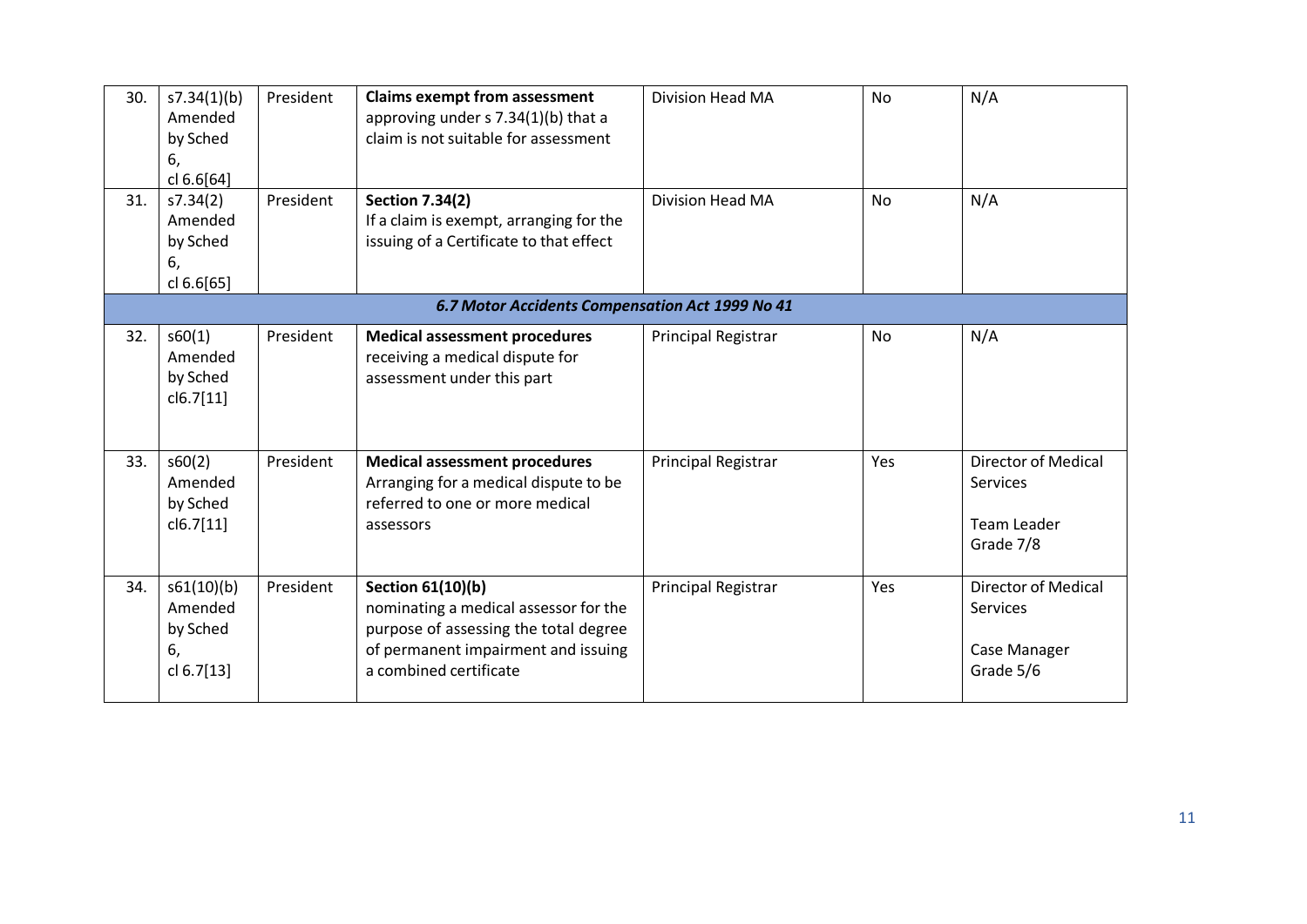| 35. | s62(1B)<br>Amended<br>by Sched<br>6,<br>cl 6.7[15] | President | Section 62(1B)<br>being referred a matter under section<br>62                                                                                                                                                                                         | Division Head MA    | Yes       | Director, Legal and<br>Policy<br>Decision-maker<br>Grade 11/12<br>Legal Officers<br>Grade I- III, IV, V, VI<br>Legal Officer<br>Grade 7/8<br>Legal Officer<br>Grade 5/6 |
|-----|----------------------------------------------------|-----------|-------------------------------------------------------------------------------------------------------------------------------------------------------------------------------------------------------------------------------------------------------|---------------------|-----------|-------------------------------------------------------------------------------------------------------------------------------------------------------------------------|
| 36. | s63(1)<br>Amended<br>by Sched<br>6,<br>cl 6.7[16]  | President | Review of medical assessment by<br>review panel<br>receiving an application from a party<br>to a medical dispute to refer a medical<br>assessment under this part by a single<br>medical assessor to a review panel for<br>review                     | Principal Registrar | <b>No</b> | N/A                                                                                                                                                                     |
| 37. | s63(2B)<br>Amended<br>by Sched<br>6,<br>6.7[17]    | President | <b>Section 63(2B) and (3)</b><br>arranging for an application for review<br>of a medical assessment to be referred<br>to a review panel if satisfied there is<br>reasonable cause to suspect the<br>assessment was incorrect in a material<br>respect | Division Head MA    | Yes       | Director, Legal and<br>Policy<br>Decision-maker<br>Grade 11/12<br>Legal Officers<br>Grade I- III, IV, V, VI<br>Legal Officer                                            |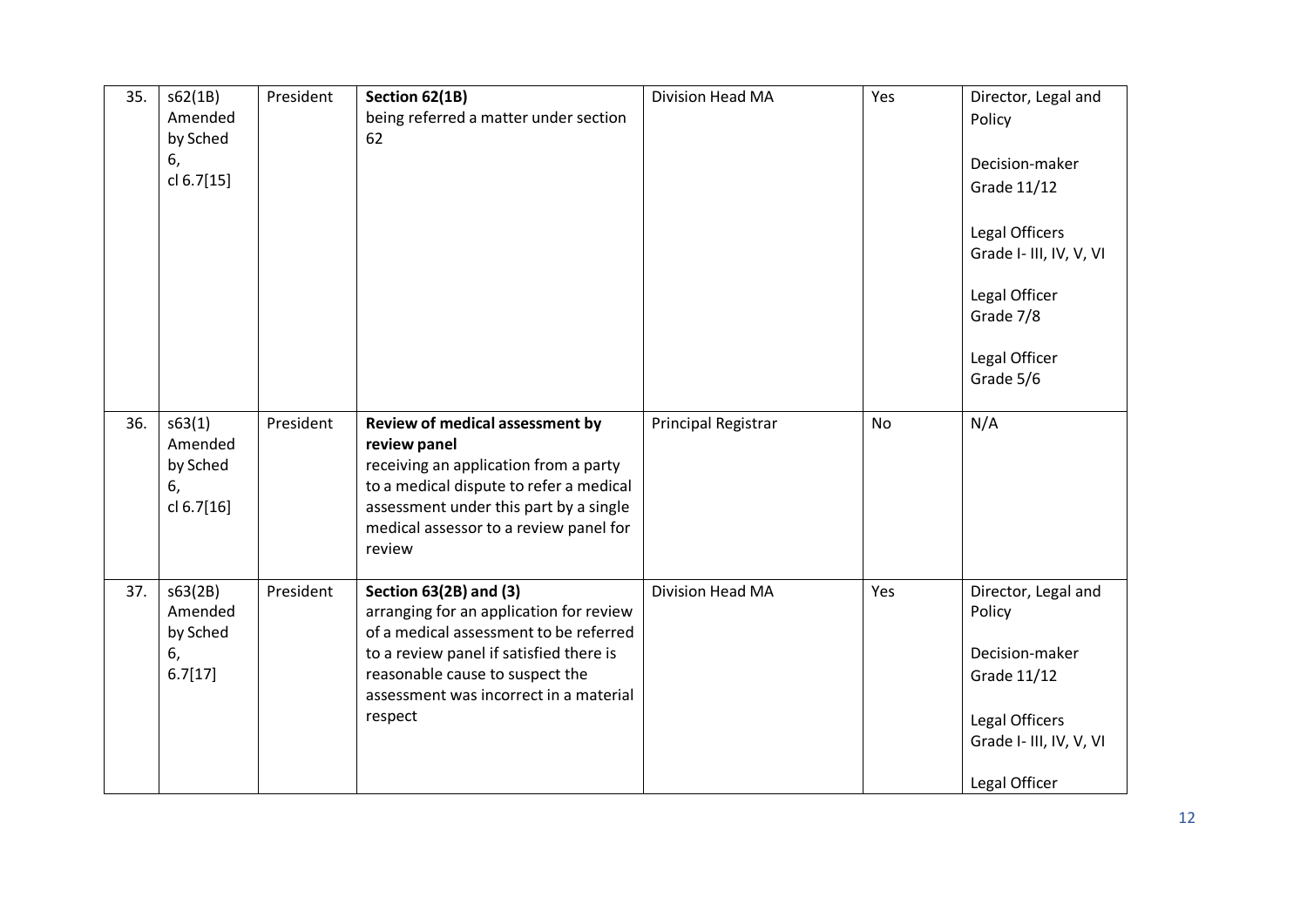|     |                                                      |           |                                                                                                                                                                                                               |                     |           | Grade 7/8                                                                                                                                                               |
|-----|------------------------------------------------------|-----------|---------------------------------------------------------------------------------------------------------------------------------------------------------------------------------------------------------------|---------------------|-----------|-------------------------------------------------------------------------------------------------------------------------------------------------------------------------|
|     |                                                      |           |                                                                                                                                                                                                               |                     |           | Legal Officer<br>Grade 5/6                                                                                                                                              |
| 38. | s63(3)<br>Amended<br>by Sched<br>6,<br>6.7[17]       | President | <b>Section 63(2B) and (3)</b><br>choosing persons to constitute a<br>review panel                                                                                                                             | Division Head MA    | Yes       | Director, Legal and<br>Policy<br>Decision-maker<br>Grade 11/12<br>Legal Officers<br>Grade I- III, IV, V, VI<br>Legal Officer<br>Grade 7/8<br>Legal Officer<br>Grade 5/6 |
| 39. | s86(3)<br>Amended<br>by Sched<br>6,<br>cl 6.7[33]    | President | Medical and other examination of<br>claimant<br>requesting a claimant to undergo a<br>medical examination or an assessment<br>by a medical assessor for the purposes<br>of a medical assessment under Part3.4 | Principal Registrar | <b>No</b> | N/A                                                                                                                                                                     |
| 40. | s92(1)(b)<br>Amended<br>by Sched<br>6,<br>cl 6.7[42] | President | <b>Claims exempt from assessment</b><br>approving under s 92(1)(b) that a claim<br>is not suitable for assessment                                                                                             | Division Head MA    | <b>No</b> | N/A                                                                                                                                                                     |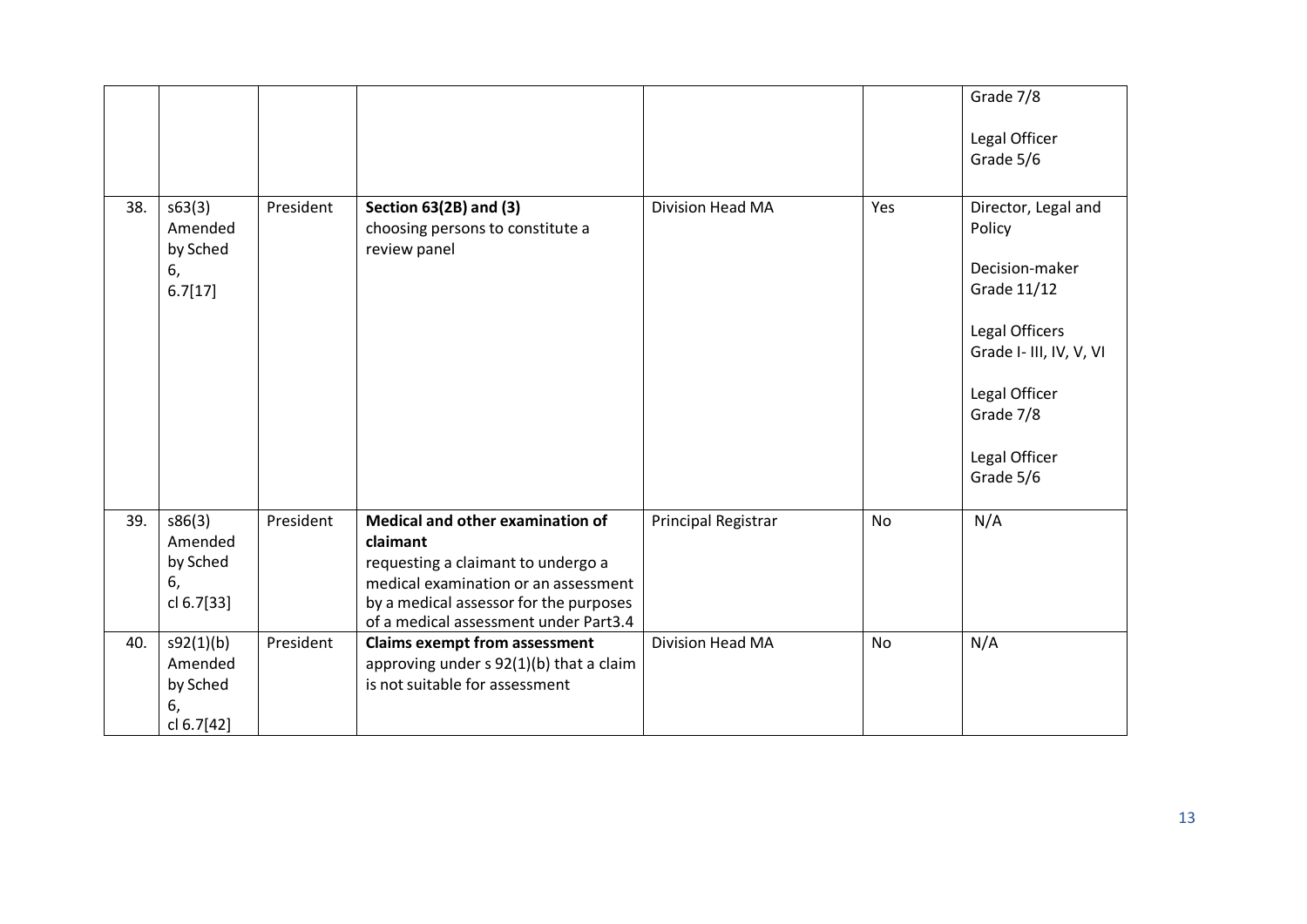| 41.<br>42. | s92(2)<br>Amended<br>by Sched<br>6,<br>cl 6.7[43]<br>20(3) | President<br>President | Section 92(2)<br>If a claim is exempt, arranging for the<br>issuing of a Certificate to that effect<br>6.8 Motor Accidents (Lifetime Care and Support) Act 2006 No 16<br><b>Determination of disputes</b>                          | Division Head MA<br>Principal Registrar | <b>No</b><br>No | N/A<br>N/A                                                                            |  |  |  |
|------------|------------------------------------------------------------|------------------------|------------------------------------------------------------------------------------------------------------------------------------------------------------------------------------------------------------------------------------|-----------------------------------------|-----------------|---------------------------------------------------------------------------------------|--|--|--|
|            | replaced<br>by<br>Schedule<br>6.8[1]                       |                        | receiving the dispute for the<br>determination of the Commission<br>under Part 4.4 of the MAC Act 1999                                                                                                                             |                                         |                 |                                                                                       |  |  |  |
|            | 6.10 Workers Compensation Act 1987 No 70                   |                        |                                                                                                                                                                                                                                    |                                         |                 |                                                                                       |  |  |  |
| 43.        | s60(5)<br>Amended<br>by sched<br>6,<br>cl 6.10[5]          | President              | Compensation for cost of medical or<br>hospital treatment and rehabilitation<br>etc<br>referring disputes regarding proposed<br>treatment or service and<br>compensation payable under s60 for<br>assessment by a medical assessor | Principal Registrar                     | No              | N/A                                                                                   |  |  |  |
| 44.        | s87H(1)<br>Amended<br>by sched<br>6,<br>cl 6.10[6]         | President              | <b>Registration of commutation</b><br>agreements<br>receiving an application from a party<br>to a commutation agreement for<br>registration of the agreement                                                                       | Principal Registrar                     | No              | N/A                                                                                   |  |  |  |
| 45.        | s87H(2)<br>Amended<br>by sched<br>6,<br>cl 6.10[6]         | President              | <b>Registration of commutation</b><br>agreements<br>whether to refuse to register a<br>commutation agreement unless<br>satisfied that the requirements of<br>s87F(2) have been complied with                                       | Principal Registrar                     | Yes             | Director of Registry<br>and Dispute Services<br><b>Registry Officers</b><br>Grade 5/6 |  |  |  |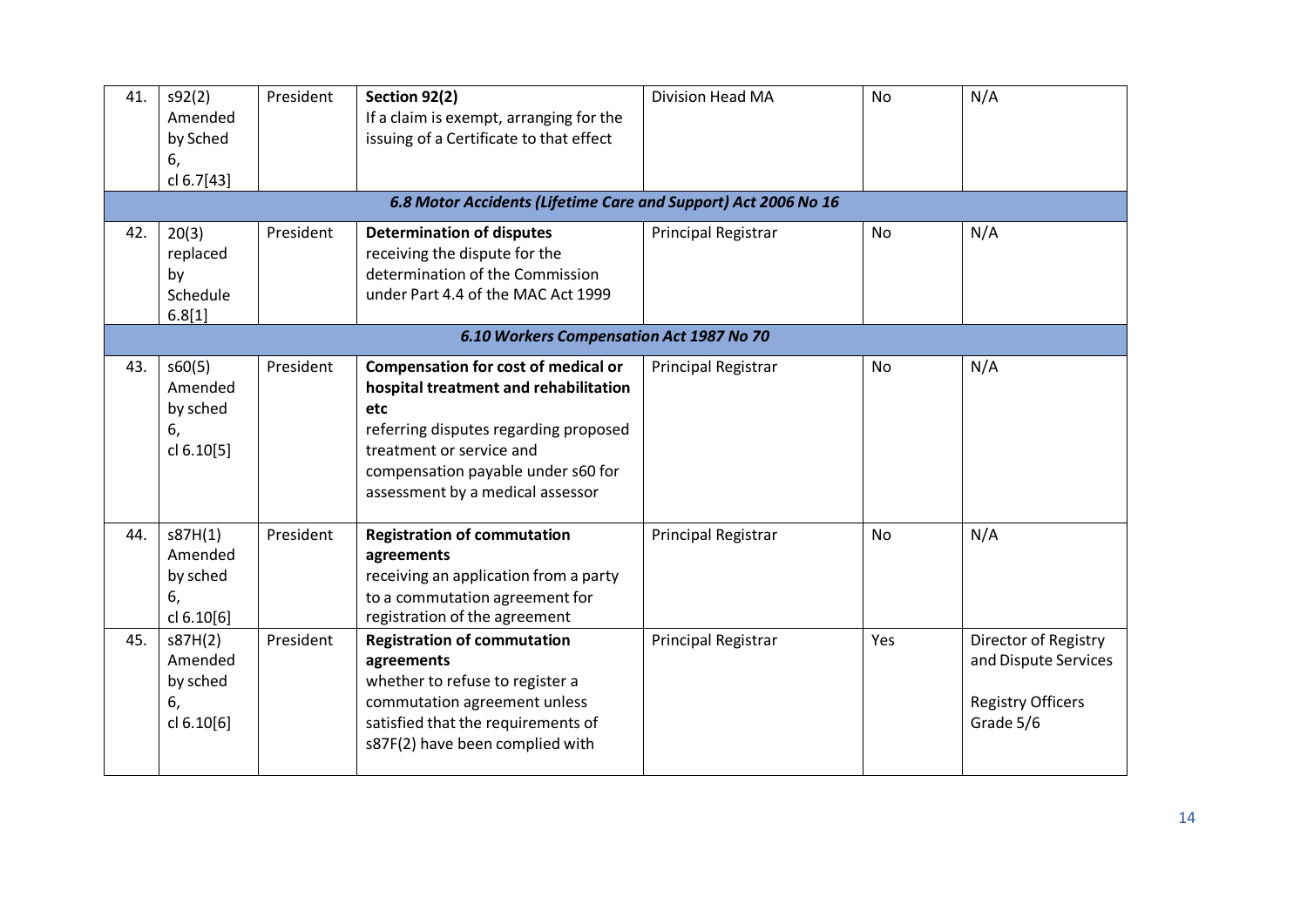| 46. | s87H(3)<br>amended<br>by sched<br>6,<br>cl 6.10[6]                       | President | <b>Registration of commutation</b><br>agreements<br>referring the agreement for review by<br>the Commission.                                                             | Principal Registrar | Yes | Director of Registry<br>and Dispute Services<br><b>Registry Officers</b><br>Grade 5/6                                                                                  |  |  |  |
|-----|--------------------------------------------------------------------------|-----------|--------------------------------------------------------------------------------------------------------------------------------------------------------------------------|---------------------|-----|------------------------------------------------------------------------------------------------------------------------------------------------------------------------|--|--|--|
| 47. | $s$ 87H(4)                                                               |           | <b>Registration of commutation</b><br>agreements<br>making recommendations regarding<br>commutation agreements                                                           | Principal Registrar | Yes | Director of Registry<br>and Dispute Services<br><b>Registry Officers</b><br>Grade 5/6                                                                                  |  |  |  |
|     | 6.11 Workplace Injury Management and Workers Compensation Act 1998 No 86 |           |                                                                                                                                                                          |                     |     |                                                                                                                                                                        |  |  |  |
| 48. | s284(1)<br>Amended<br>by sched 6,<br>cl 6.11[24]                         | President | Insurer liable to pay fee if claim goes<br>to assessment<br>functions under s 284(1) in relation to<br>directing the insurer to pay an<br>administrative fee under s 284 | Division Head WC    | Yes | Director, Legal and<br>Policy<br>Decision-maker<br>Grade 11/12<br>Legal Officers<br>Grade I-III, IV, V, VI<br>Legal Officer<br>Grade 7/8<br>Legal Officer<br>Grade 5/6 |  |  |  |
| 49. | s284(6)<br>Amended<br>by sched 6,<br>cl 6.11[24]                         | President | Insurer liable to pay fee if claim goes<br>to assessment<br>notifying the Authority of a direction<br>under s284                                                         | Division Head WC    | Yes | Director, Legal and<br>Policy<br>Decision-maker<br>Grade 11/12                                                                                                         |  |  |  |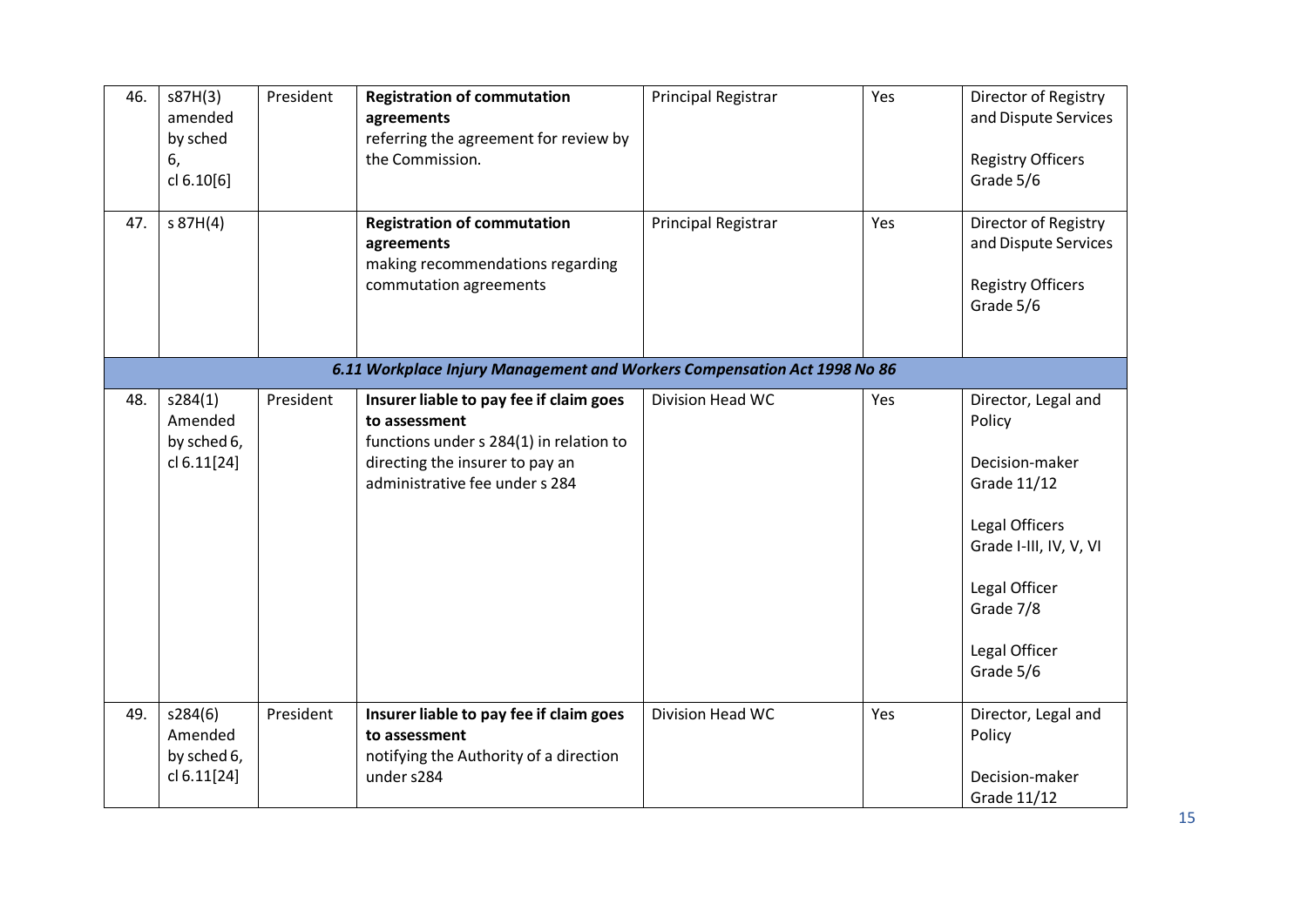|     |                                                  |           |                                                                                                                                                                                                                                                                                                                                                                                                          |                     |           | Legal Officers<br>Grade I-III, IV, V, VI<br>Legal Officer<br>Grade 7/8<br>Legal Officer<br>Grade 5/6 |
|-----|--------------------------------------------------|-----------|----------------------------------------------------------------------------------------------------------------------------------------------------------------------------------------------------------------------------------------------------------------------------------------------------------------------------------------------------------------------------------------------------------|---------------------|-----------|------------------------------------------------------------------------------------------------------|
| 50. | S288(1)<br>amended<br>by sched 6,<br>cl 6.11[25] | President | <b>Referral of disputes to Commission</b><br>receiving a dispute about a claim for<br>determination by the commission                                                                                                                                                                                                                                                                                    | Principal Registrar | No        | N/A                                                                                                  |
| 51. | s288(2)<br>Amended<br>by sched 6,<br>cl 6.11[25] | President | <b>Referral of disputes to Commission</b><br>refusing to accept a dispute for<br>referral for determination if it is a<br>dispute that cannot be referred for<br>determination by the Commission                                                                                                                                                                                                         | Principal Registrar | Yes       | Director, Registry<br>and dispute services<br><b>Registry Support</b><br>Officer<br>Grade 3/4        |
| 52. | s290(6)<br>Amended<br>by sched 6,<br>cl 6.11[30] | President | <b>Section 290(6)</b><br>being satisfied that an applicant has<br>failed without reasonable excuse to<br>comply with a requirement of s290<br>referring the matter to the Authority<br>under s 290(6)(a),<br>noting the matter in a certificate<br>issued in relation to the dispute or<br>order that an amount of costs that<br>would otherwise be recoverable are<br>not recoverable under s 290(6)(b) | Division Head WC    | <b>No</b> | N/A                                                                                                  |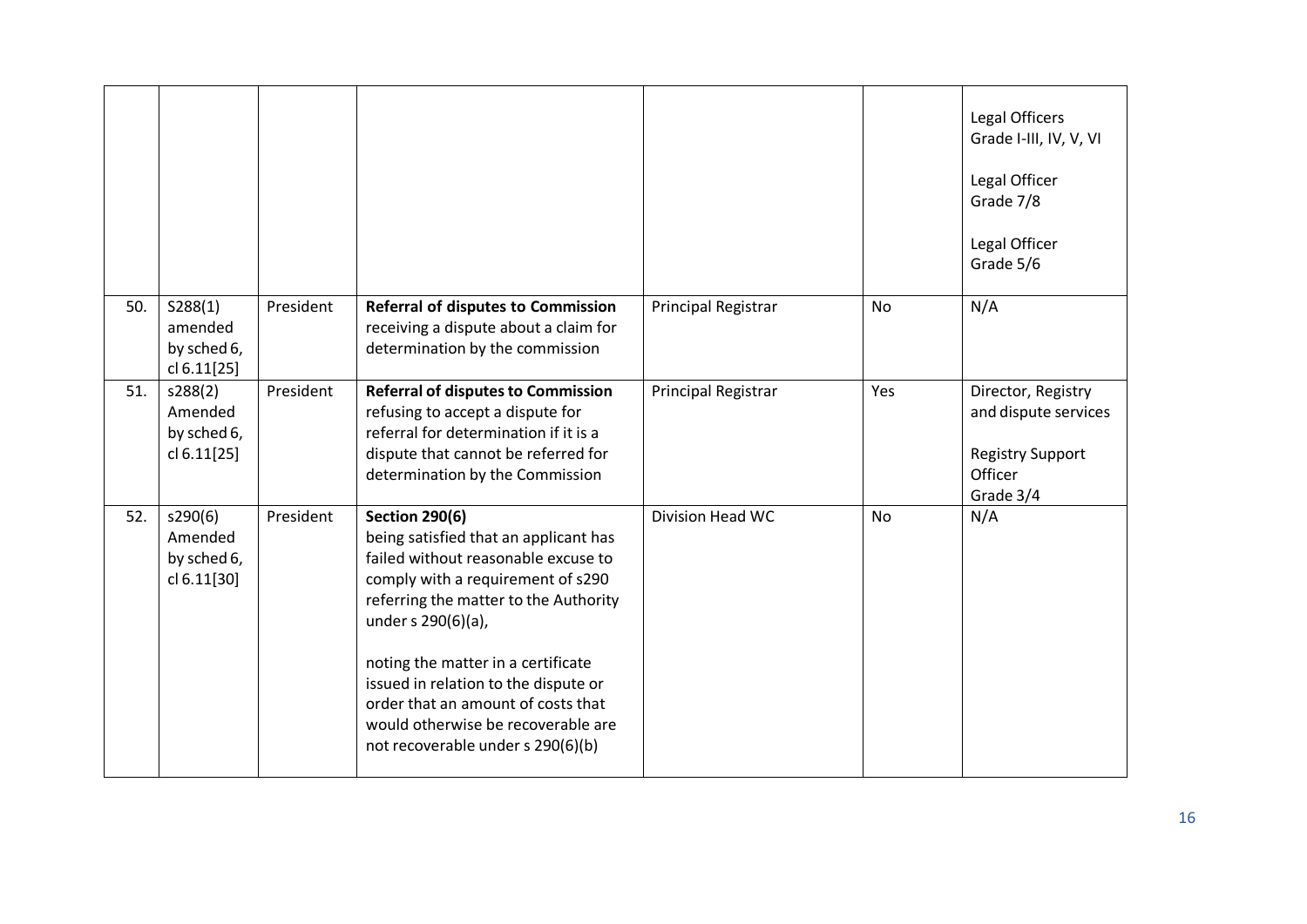| 53. | s292<br>Amended<br>by sched 6,<br>cl 6.11[31]    | President | <b>Expedited assessment</b><br>When a dispute is referred for<br>determination to the Commission,<br>dealing with that dispute under Part 5<br>(Expedited assessment) if it is a<br>dispute to which that part applies and<br>deferring determination of the dispute<br>while being dealt with under Part 2 or3<br>of that part | Division Head WC    | Yes | Director, Legal and<br>Policy<br>Decision-maker<br>Grade 11/12<br>Legal Officer<br>Grade VI                                    |
|-----|--------------------------------------------------|-----------|---------------------------------------------------------------------------------------------------------------------------------------------------------------------------------------------------------------------------------------------------------------------------------------------------------------------------------|---------------------|-----|--------------------------------------------------------------------------------------------------------------------------------|
| 54. | s293(1)<br>Amended<br>by sched 6,<br>cl 6.11[32] | President | <b>Medical assessment</b><br>referring medical disputes for<br>assessment under Part 7 and deferring<br>determination of the dispute by the<br>commission pending the outcome of<br>the medical assessment.                                                                                                                     | Principal Registrar | Yes | Director Registry and<br><b>Disputes</b><br><b>Team Leader</b><br>Grade7/8                                                     |
| 55. | s293(3)<br>Amended<br>by sched 6,<br>cl 6.11[32] | President | <b>Medical assessment</b><br>not referring a medical dispute other<br>than a dispute concerning permanent<br>impairment except when dealing with<br>expedited assessment under part 5                                                                                                                                           | Principal Registrar | Yes | Director Registry and<br><b>Disputes</b><br><b>Team Leader</b><br>Grade 7/8 and<br>above                                       |
| 56. | s296(1)<br>Amended<br>by sched 6,<br>cl 6.11[37] | President | <b>Section 296</b><br>exercising functions under Part 5 with<br>respect to a dispute on the basis of the<br>documents and information provided<br>on referral                                                                                                                                                                   | Division Head WC    | Yes | Non-presidential<br>member, WCD<br>Director, Legal and<br>Policy<br>Decision-maker<br>Grade 11/12<br>Legal Officer<br>Grade VI |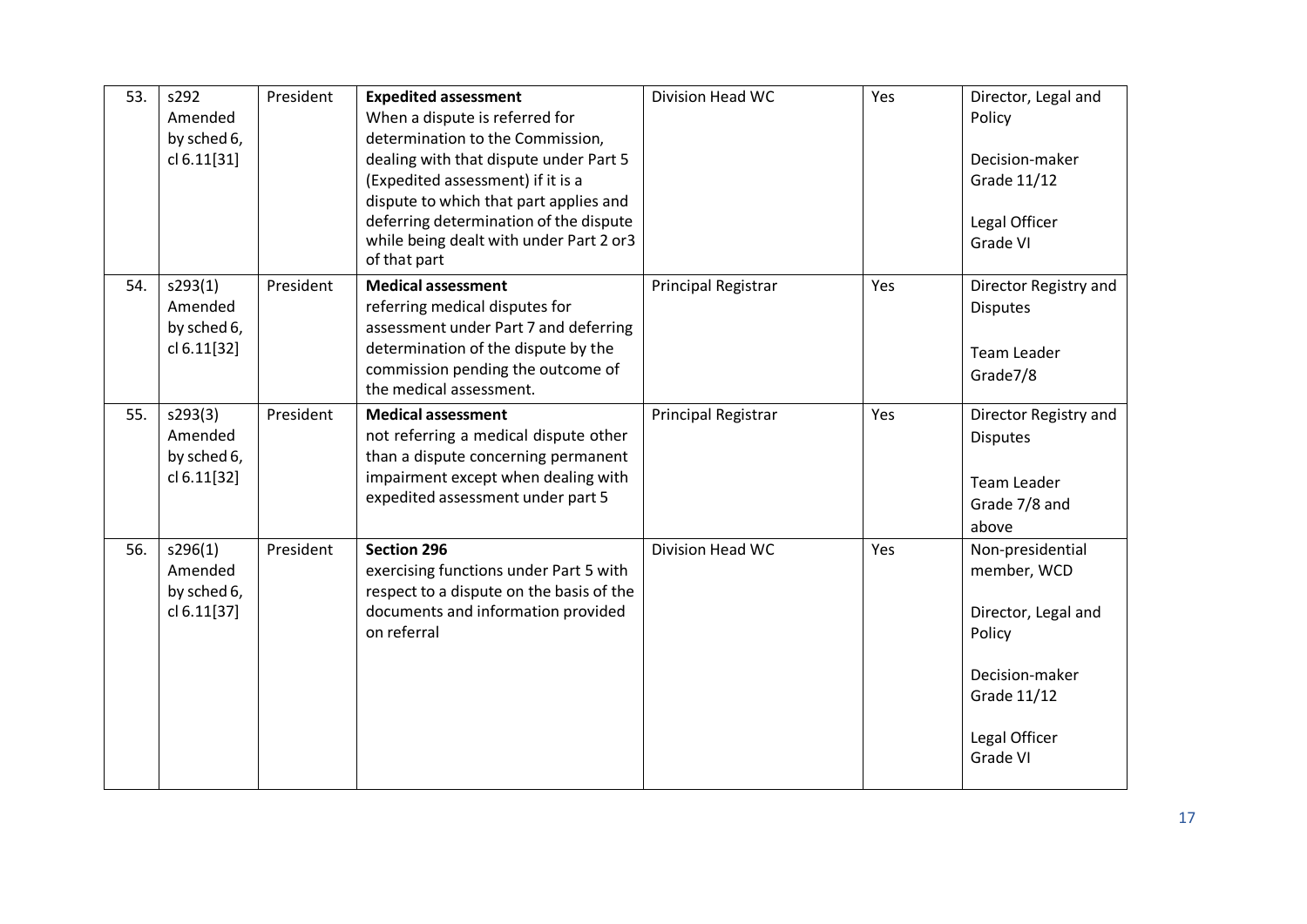| 57. | s297(1)<br>Amended<br>by sched 6,<br>cl 6.11[37] | President | <b>Section 297</b><br>directing the person on whom the<br>claim is made to pay weekly payments<br>of compensation or medical expenses                                                                                                  | Division Head WC | Yes | Non-presidential<br>member, WCD<br>Director, Legal and<br>Policy<br>Decision-maker<br>Grade 11/12<br>Legal Officer<br>Grade VI |
|-----|--------------------------------------------------|-----------|----------------------------------------------------------------------------------------------------------------------------------------------------------------------------------------------------------------------------------------|------------------|-----|--------------------------------------------------------------------------------------------------------------------------------|
| 58. | s299(1)<br>Amended<br>by sched<br>6,<br>6.11[37] | President | <b>Section 299</b><br>revoking an interim payment direction                                                                                                                                                                            | Division Head WC | Yes | Non-presidential<br>member, WCD<br>Director, Legal and<br>Policy                                                               |
| 59. | s306<br>Amended<br>by sched<br>6,<br>6.11[37]    | President | <b>Section 306</b><br>dealing with disputes about non-<br>compliance with Chapter 3 by<br>conciliating, directing that a workplace<br>assessment be conducted, referring<br>the dispute to the Authority or making<br>a recommendation | Division Head WC | Yes | Non-presidential<br>member, WCD<br>Director, Legal and<br>Policy<br>Decision-maker<br>Grade 11/12<br>Legal Officer<br>Grade VI |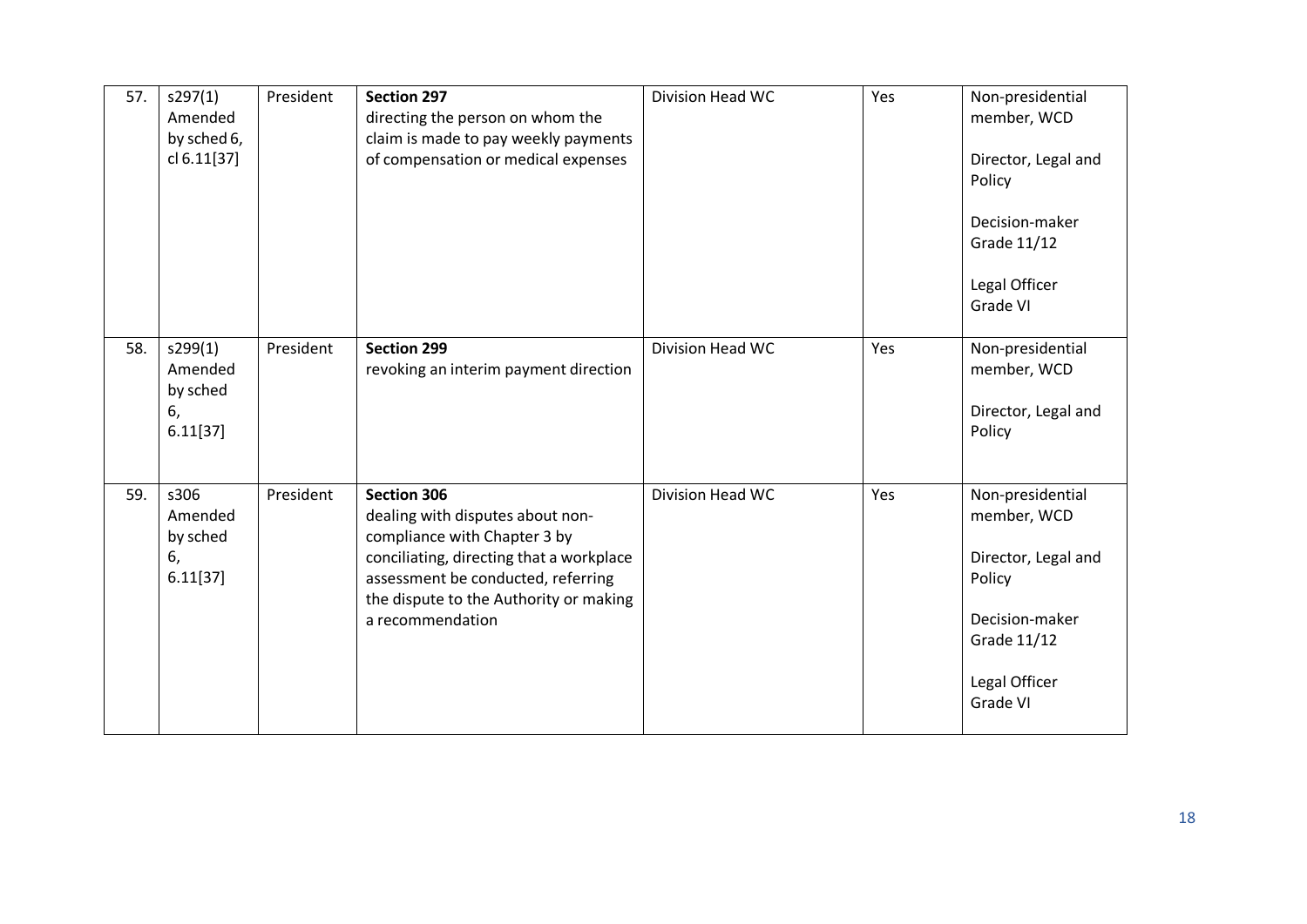| 60. | s307<br>Amended<br>by sched<br>6,<br>6.11[37]        | President | <b>Section 307</b><br>dealing with the dispute by<br>recommending a party to the dispute<br>take specified action, recommending<br>compliance with injury management<br>plan, or making a recommendation<br>with respect to the provision of<br>suitable employment   | Division Head WC | Yes       | Non-presidential<br>member, WCD<br>Director, Legal and<br>Policy<br>Decision-maker<br>Grade 11/12<br>Legal Officer<br>Grade VI |
|-----|------------------------------------------------------|-----------|-----------------------------------------------------------------------------------------------------------------------------------------------------------------------------------------------------------------------------------------------------------------------|------------------|-----------|--------------------------------------------------------------------------------------------------------------------------------|
| 61. | s308(1)<br>amended by<br>sched 6,<br>cl 6.11[37]     | President | <b>Section 308</b><br>receiving a request from a party to the<br>dispute to whom a recommendation is<br>made to refer the dispute to the<br>Commission for determination                                                                                              | Division Head WC | <b>No</b> | N/A                                                                                                                            |
| 62. | s304B(1)<br>Replaced<br>bysched 6,<br>cl<br>38       | President | <b>Section 304B</b><br>determining the dispute instead of the<br>Commission                                                                                                                                                                                           | Division Head WC | Yes       | Director, Legal and<br>Policy<br>Decision-maker<br>Grade 11/12<br>Legal Officer<br>Grade VI                                    |
| 63. | s304B(2)<br>Replaced<br>bysched 6,<br>cl<br>6.11[38] | President | <b>Section 304B</b><br>having all the functions of the<br>Commission under the Workers<br><b>Compensation Acts (s18 PIC Act</b><br>provides that the President can<br>delegate his function under this Act to<br>certain members and registrars of the<br>Commission) | Division Head WC | Yes       | Director, Legal and<br>Policy<br>Decision-maker<br>Grade 11/12<br>Legal Officer<br>Grade VI                                    |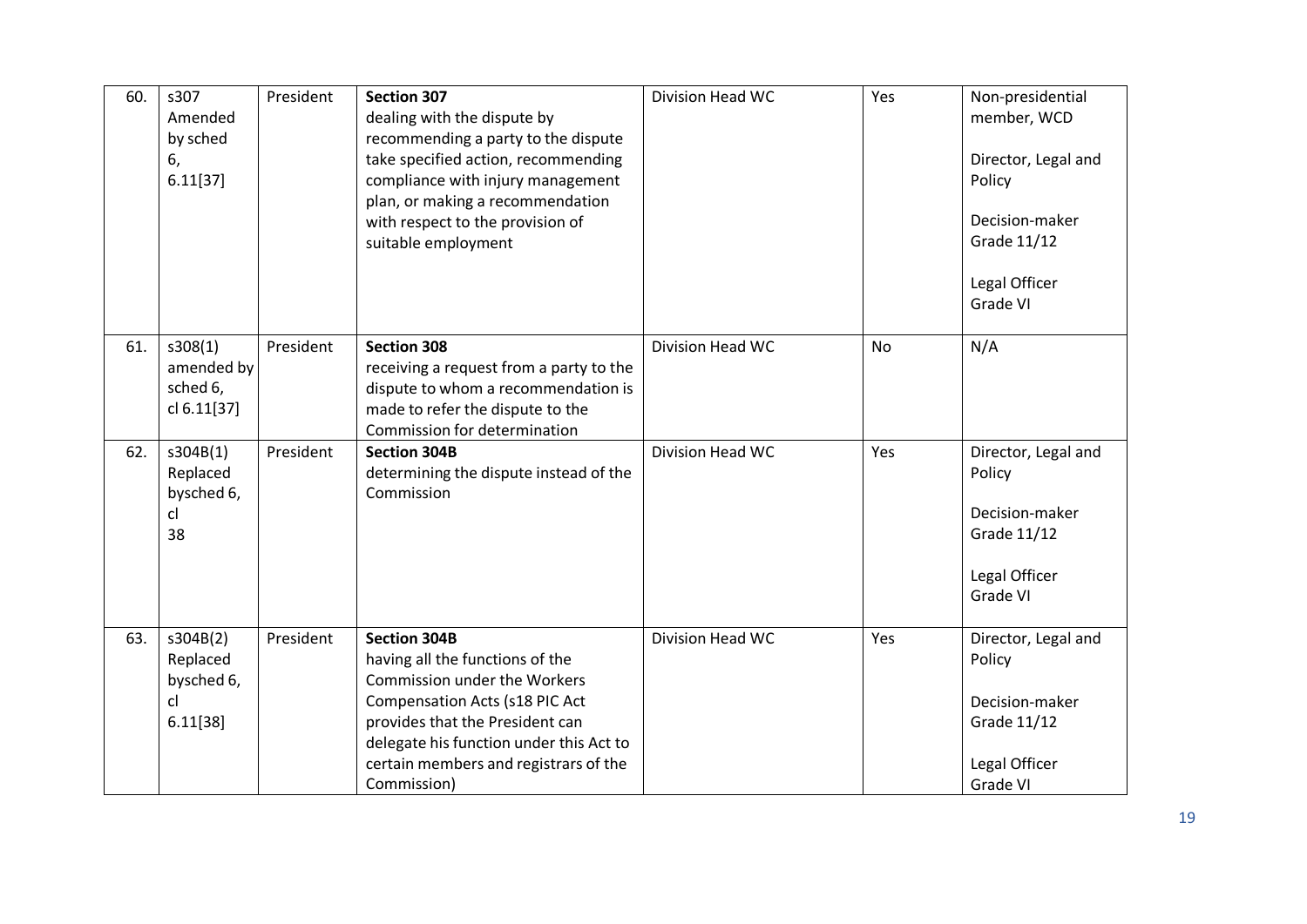| 64. | s317(2)<br>Amended<br>by sched 6,<br>cl 6.11[42]           | President | Defective pre-filing statement<br>determining a dispute as to whether<br>apre-filing statement served by the<br>claimant is defective may be referred<br>to the President for determination | Division Head WC | Yes | Non-presidential<br>member, WCD<br>Director, Legal and<br>Policy<br>Decision-maker<br>Grade 11/12<br>Legal Officers<br>Grade I- III, IV, V, VI                                                                    |
|-----|------------------------------------------------------------|-----------|---------------------------------------------------------------------------------------------------------------------------------------------------------------------------------------------|------------------|-----|-------------------------------------------------------------------------------------------------------------------------------------------------------------------------------------------------------------------|
|     |                                                            |           |                                                                                                                                                                                             |                  |     | Legal Officer<br>Grade 7/8<br>Legal Officer<br>Grade 5/6                                                                                                                                                          |
| 65. | s317(3)<br>Amended<br>by sched 6,<br>cl 6.11[39]<br>& [42] | President | Defective pre-filing statement<br>giving a direction to the claimant as to<br>the action necessary to cure any<br>deficit in a pre-filing statement                                         | Division Head WC | Yes | Non-presidential<br>member, WCD<br>Director, Legal and<br>Policy<br>Decision-maker<br><b>Grade 11/12</b><br>Legal Officers<br>Grade I- III, IV, V, VI<br>Legal Officer<br>Grade 7/8<br>Legal Officer<br>Grade 5/6 |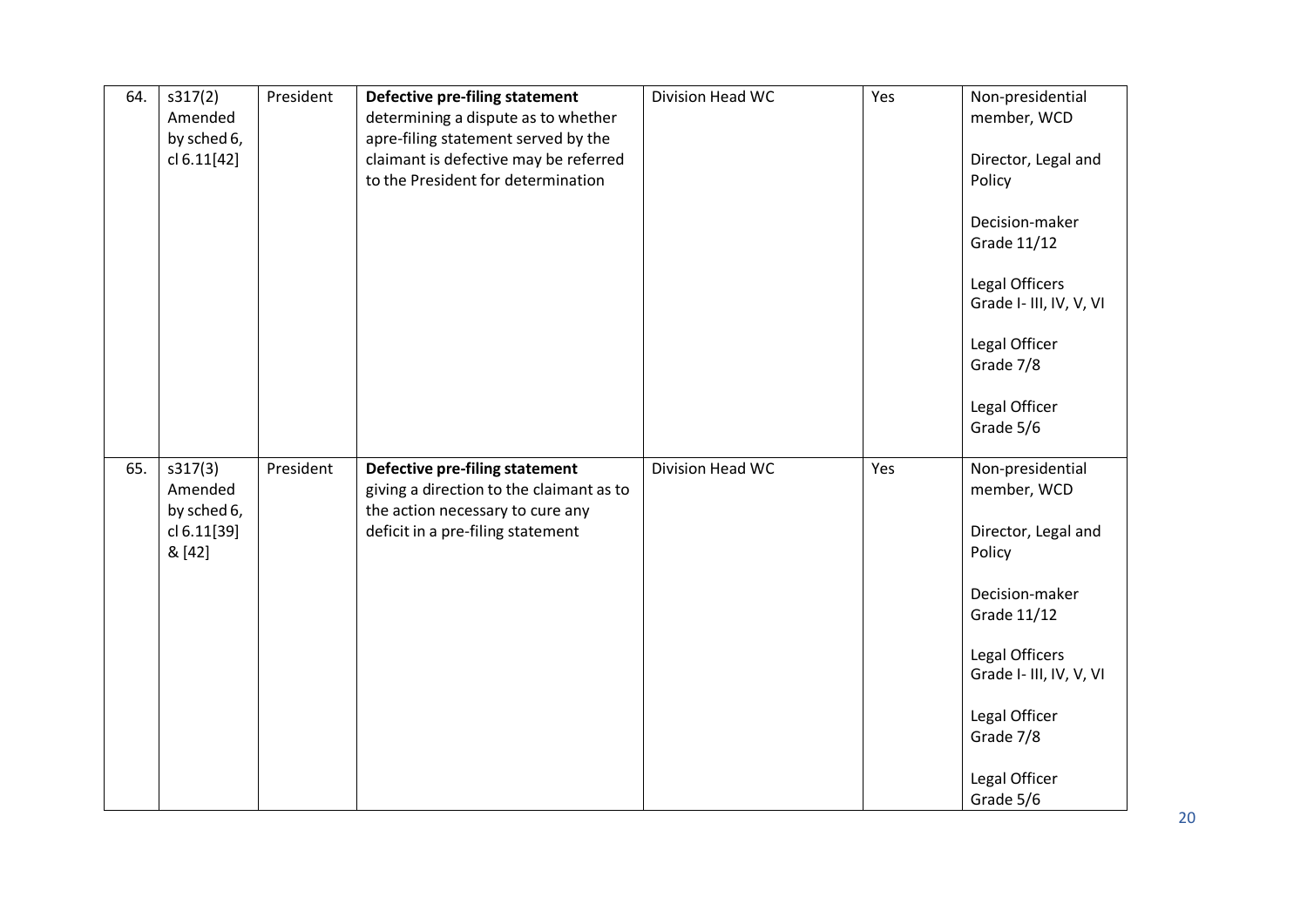| 66.<br>67. | s318A(5)<br>Amended<br>by sched 6,<br>cl 6.11[43]<br>S318F(2) | President<br>President | <b>Mediation of claim before</b><br>commencement of court proceedings<br>giving a direction as to which mediator<br>is to mediate on a particular claim<br>referred for mediation<br><b>Appointment of mediators</b>        | Principal Registrar<br>Division Head WC                                      | Yes<br><b>No</b> | Director, Registry<br>and Dispute services<br><b>Disputes Services</b><br>Officer<br>Grade 5/6<br>N/A                                                                                                      |
|------------|---------------------------------------------------------------|------------------------|-----------------------------------------------------------------------------------------------------------------------------------------------------------------------------------------------------------------------------|------------------------------------------------------------------------------|------------------|------------------------------------------------------------------------------------------------------------------------------------------------------------------------------------------------------------|
|            |                                                               |                        | exercising general control and<br>direction for mediators                                                                                                                                                                   |                                                                              |                  |                                                                                                                                                                                                            |
| 68.        | s318I(1)<br>Amended<br>by sched 6,<br>cl 6.11[47]             | President              | Orders for access to information and<br>premises<br>giving written directions in accordance<br>with s 318 to the defendant to<br>produce specified reports and<br>documents, or to allow the claimant<br>access to premises | Division Head WC<br>Principal Registrar (for<br>Registry to issue direction) | Yes              | Non-presidential<br>member, WCD<br>Director, Legal and<br>Policy<br>Decision-maker<br>Grade 11/12<br>Legal Officers<br>Grade I- III, IV, V, VI<br>Legal Officer<br>Grade 7/8<br>Legal Officer<br>Grade 5/6 |
| 69.        | s321(1)<br>Amended<br>by sched 6,<br>cl 6.11[51]              | President              | Referral of medical dispute for<br>assessment<br>referring a medical dispute, other than<br>a dispute about permanent<br>impairment, and giving the parties<br>notice of the referral                                       | Principal Registrar                                                          | Yes              | Director Registry and<br><b>Disputes</b><br><b>Team Leader</b><br>Grade7/8                                                                                                                                 |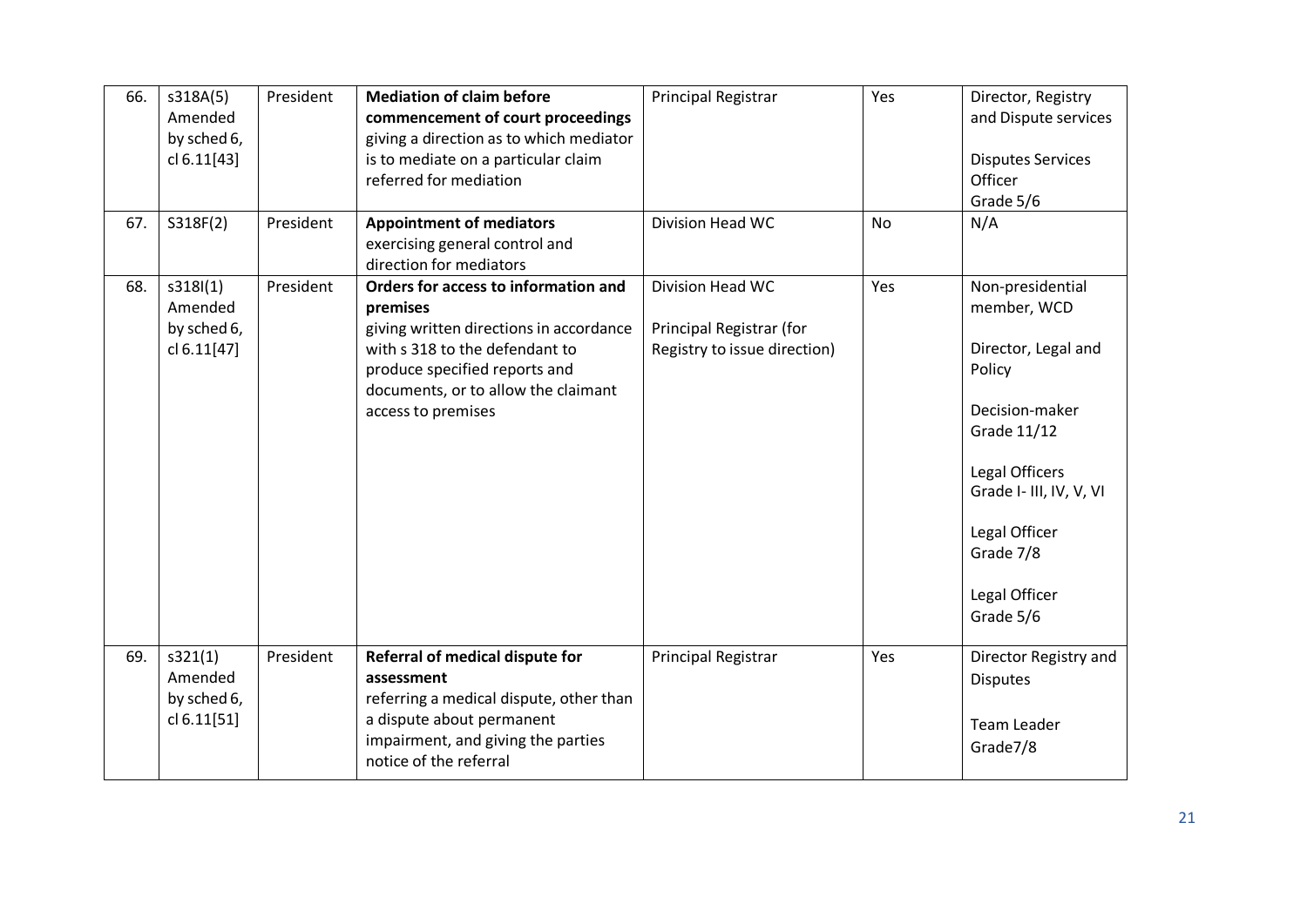| 70. | s321(2)<br>Amended<br>by sched 6,<br>cl 6.11[51]  | President | Referral of medical dispute for<br>assessment<br>choosing the medical assessor to<br>assess the dispute if the parties have<br>not agreed on a medical assessor<br>within 7 days of referral of the dispute                               | Principal Registrar | Yes       | Director Registry and<br><b>Disputes</b><br>Team Leader<br>Grade 7/8                                                                                                                                         |
|-----|---------------------------------------------------|-----------|-------------------------------------------------------------------------------------------------------------------------------------------------------------------------------------------------------------------------------------------|---------------------|-----------|--------------------------------------------------------------------------------------------------------------------------------------------------------------------------------------------------------------|
| 71. | s321A(3)<br>Amended by<br>sched 6,<br>cl 6.11[52] | President | <b>Referral of medical dispute</b><br>concerning permanent impairment<br>referring a medical dispute about<br>permanent impairment that is<br>authorised or required by<br>regulationsto be referred for<br>assessment                    | Principal Registrar | Yes       | Director Registry and<br><b>Disputes</b><br>Team Leader<br>Grade 7/8                                                                                                                                         |
| 72. | s325(2)<br>Amended<br>by sched 6,<br>cl 6.11[59]  | President | <b>Medical assessment certificate</b><br>approving the form of the Medical<br><b>Assessment Certificates</b>                                                                                                                              | Principal Registrar | <b>No</b> | N/A                                                                                                                                                                                                          |
| 73. | s325(3)<br>Amended<br>by sched 6,<br>cl 6.11[59]  | President | <b>Medical assessment certificate</b><br>being satisfied that a medical<br>assessment certificate contains an<br>obvious error, issuing, or approving<br>the medical assessor issue, a<br>replacement certificate to correct the<br>error | Principal Registrar | Yes       | Director Registry and<br><b>Disputes</b><br>Team Leader<br>Grade7/8<br>Division Head WC<br>Director, Legal and<br>Policy<br>Decision-maker<br><b>Grade 11/12</b><br>Legal Officers<br>Grade I-III, IV, V, VI |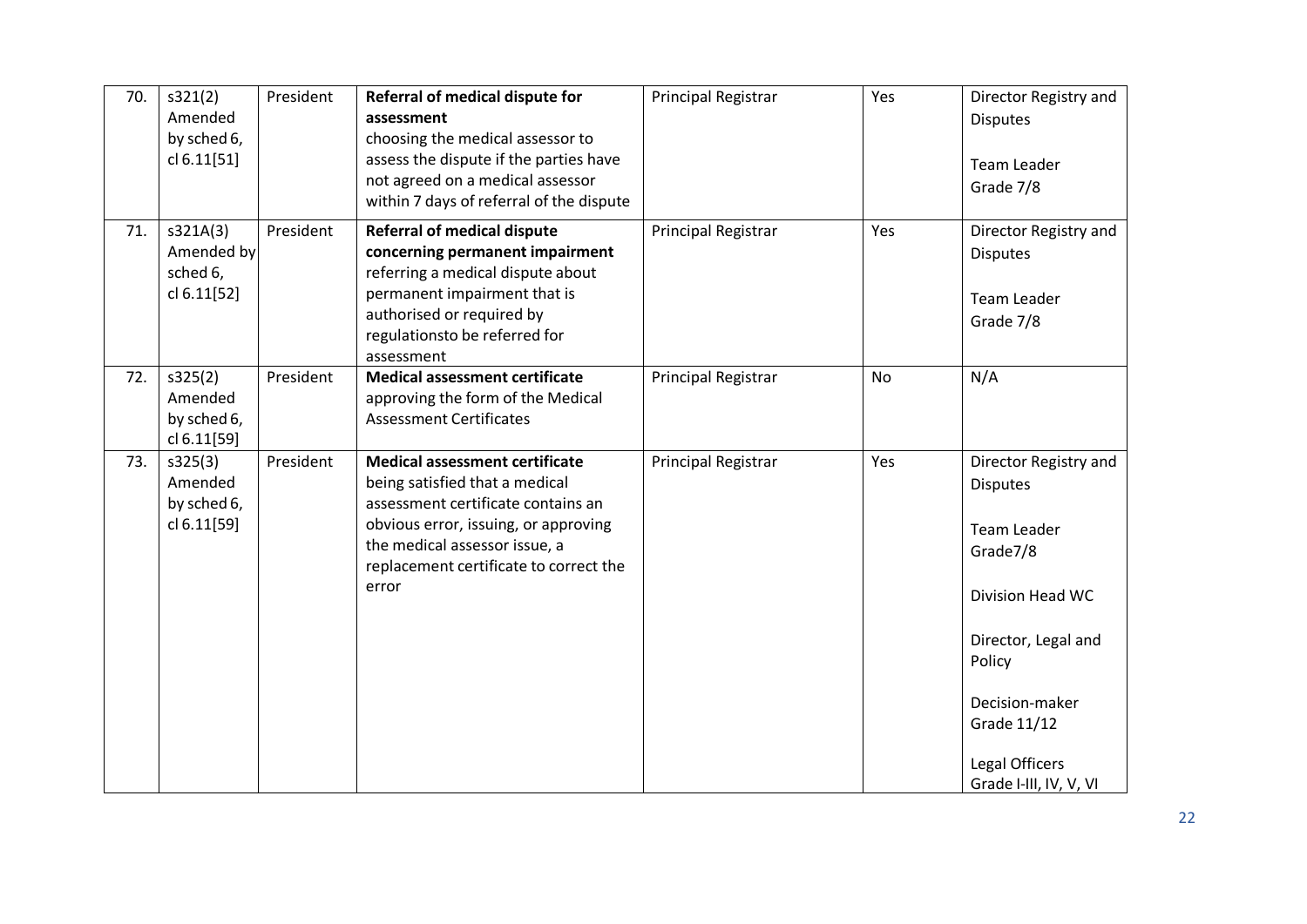|     |                                                  |           |                                                                                                                                                                                   |                  |     | Principal Lawyer<br>Grade 11/12<br>Legal Officer<br>Grade 7/8<br>Legal Officer<br>Grade 5/6                                                                                                               |
|-----|--------------------------------------------------|-----------|-----------------------------------------------------------------------------------------------------------------------------------------------------------------------------------|------------------|-----|-----------------------------------------------------------------------------------------------------------------------------------------------------------------------------------------------------------|
| 74. | s327(4)<br>Amended<br>by sched 6,<br>cl 6.11[62] | President | Section 327(4), (5) and (6)<br>being satisfied that, on the face of the<br>application and submissions, at least<br>one of the grounds for appeal in<br>s327(3) has been made out | Division Head WC | Yes | Non-presidential<br>member, WCD<br>Director, Legal and<br>Policy<br>Decision-maker<br>Grade 11/12<br>Legal Officers<br>Grade I-III, IV, V, VI<br>Legal Officer<br>Grade 7/8<br>Legal Officer<br>Grade 5/6 |
| 75. | s327(5)<br>Amended<br>by sched 6,<br>cl 6.11[62] | President | Section 327(4), (5) and (6)<br>being satisfied special circumstances<br>justify an increase in the period for the<br>appeal                                                       | Division Head WC | Yes | Non-presidential<br>member, WCD<br>Director, Legal and<br>Policy<br>Decision-maker                                                                                                                        |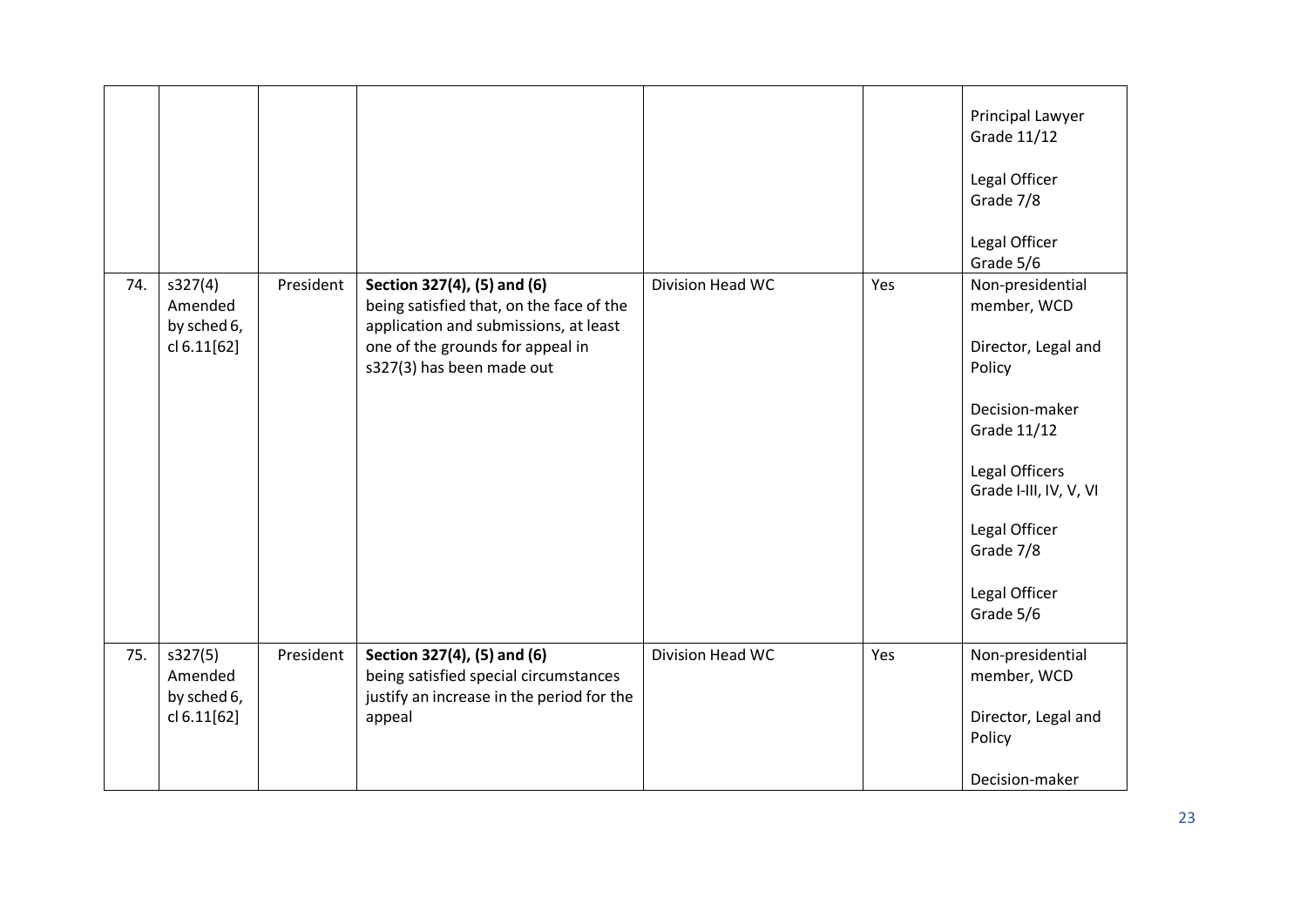|     |                                   |           |                                                                                                       |                  |     | Grade 11/12                              |
|-----|-----------------------------------|-----------|-------------------------------------------------------------------------------------------------------|------------------|-----|------------------------------------------|
|     |                                   |           |                                                                                                       |                  |     | Legal Officers<br>Grade I-III, IV, V, VI |
|     |                                   |           |                                                                                                       |                  |     | Legal Officer<br>Grade 7/8               |
|     |                                   |           |                                                                                                       |                  |     | Legal Officer<br>Grade 5/6               |
| 76. | s327(6)<br>Amended                | President | Section 327(4), (5) and (6)<br>referring a medical assessment for<br>further medical assessment under | Division Head WC | Yes | Non-presidential<br>member, WCD          |
|     | by sched 6,<br>cl 6.11[62]        |           | s329 as an alternative to an appeal                                                                   |                  |     | Director, Legal and<br>Policy            |
|     |                                   |           |                                                                                                       |                  |     | Decision-maker<br>Grade 11/12            |
|     |                                   |           |                                                                                                       |                  |     | Legal Officers<br>Grade I-III, IV, V, VI |
|     |                                   |           |                                                                                                       |                  |     | Legal Officer<br>Grade 7/8               |
|     |                                   |           |                                                                                                       |                  |     | Legal Officer<br>Grade 5/6               |
| 77. | s328(1)<br>Replaced<br>bysched 6, | President | Procedure on appeal<br>choosing the persons to constitute an<br>appeal panel under s 328              | Division Head WC | Yes | Non-presidential<br>Member, WCD          |
|     | cl<br>6.11[63]                    |           |                                                                                                       |                  |     | Director, Legal and<br>Policy            |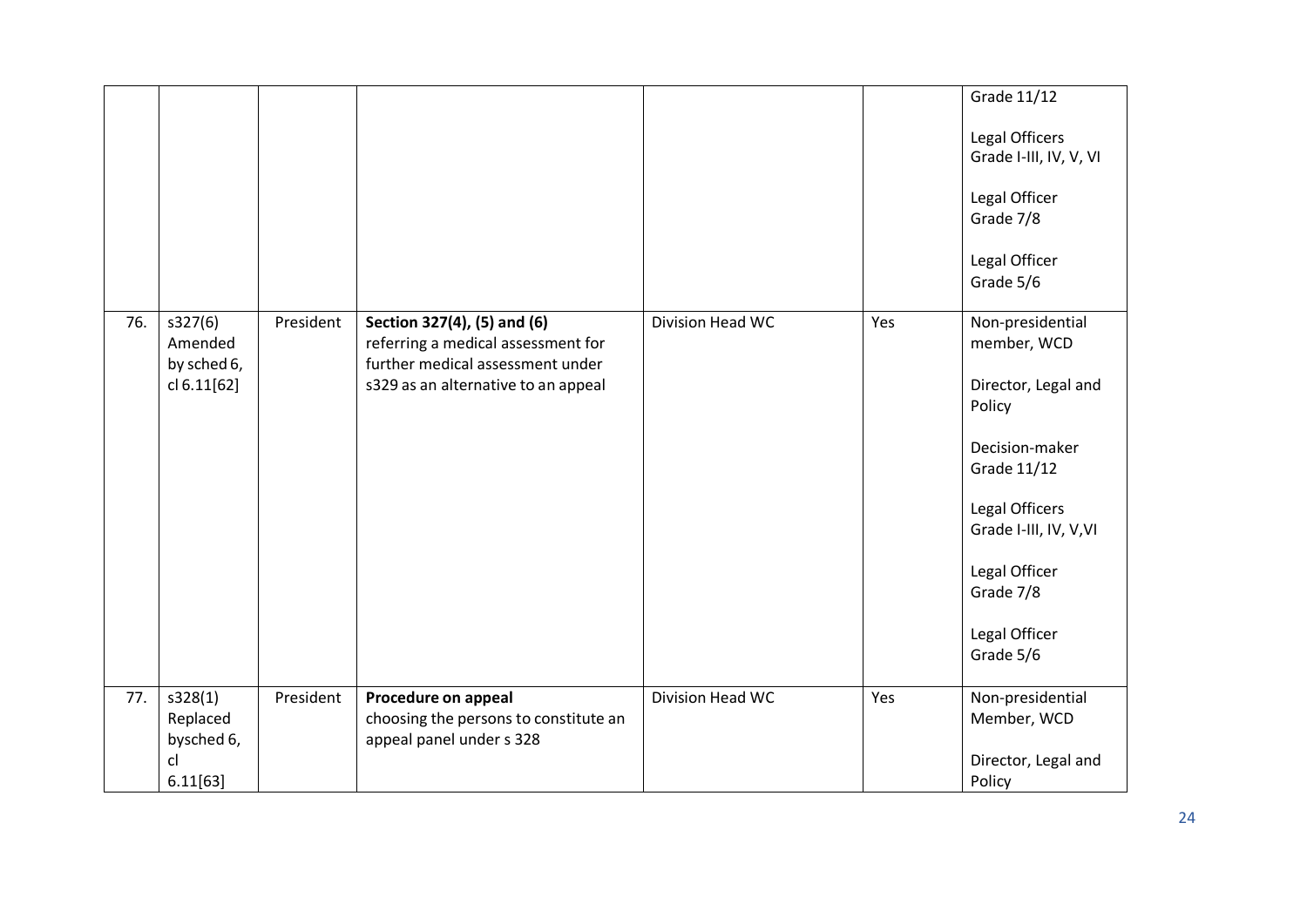|     |                                                  |           |                                                                                                                                              |                  |     | Decision-maker<br>Grade 11/12<br>Legal Officers<br>Grade I-III, IV, V, VI<br>Legal Officer<br>Grade 7/8<br>Legal Officer<br>Grade 5/6                                                                                                       |
|-----|--------------------------------------------------|-----------|----------------------------------------------------------------------------------------------------------------------------------------------|------------------|-----|---------------------------------------------------------------------------------------------------------------------------------------------------------------------------------------------------------------------------------------------|
| 78. | s329(1)<br>Amended<br>by sched 6,<br>cl 6.11[64] | President | Referral of matter for further medical<br>assessment or reconsideration<br>referring a matter under Part 7 as an<br>alternative to an appeal | Division Head WC | Yes | (if there is a dispute)<br>Non-presidential<br>member, WCD<br>Director, Legal and<br>Policy<br>Decision-maker<br><b>Grade 11/12</b><br>Legal Officers<br>Grade I-III, IV, V, VI<br>Legal Officer<br>Grade 7/8<br>Legal Officer<br>Grade 5/6 |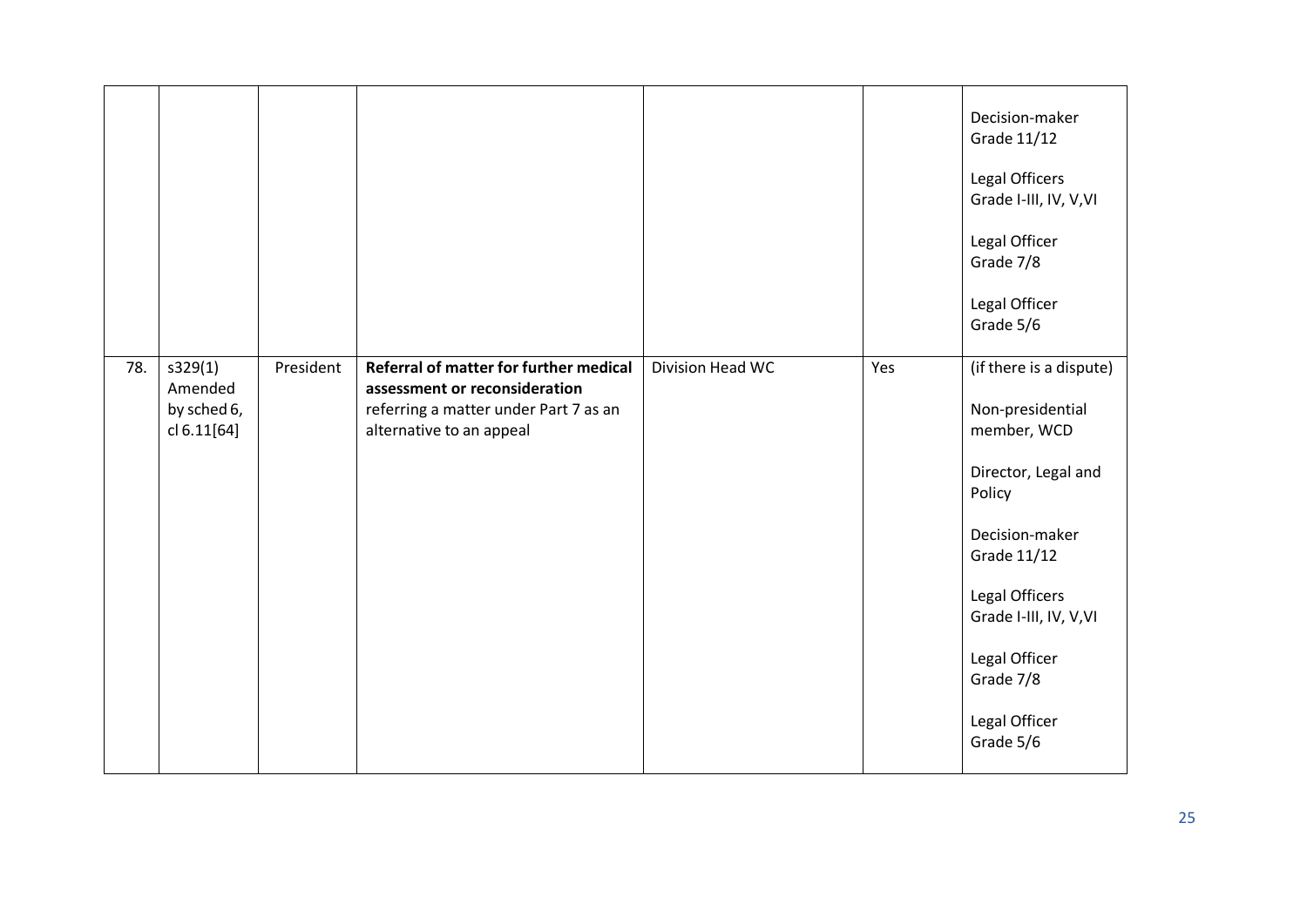| 79. | s329(1A)<br>Amended<br>by sched 6,<br>cl 6.11[64] | President | Referral of matter for further medical<br>assessment or reconsideration<br>referring a matter on one or more<br>further occasions for reconsideration                                       | Division Head WC                                                                                 | Yes       | Non-presidential<br>member, WCD<br>Director, Legal and<br>Policy<br>Decision-maker<br>Grade 11/12<br>Legal Officers<br>Grade I-III, IV, V, VI<br>Legal Officer<br>Grade 7/8<br>Legal Officer<br>Grade 5/6 |
|-----|---------------------------------------------------|-----------|---------------------------------------------------------------------------------------------------------------------------------------------------------------------------------------------|--------------------------------------------------------------------------------------------------|-----------|-----------------------------------------------------------------------------------------------------------------------------------------------------------------------------------------------------------|
| 80. | S352(2)<br>replaced<br>bysched 6,<br>cl6.11[76]   | President | Section 352(1)-(2B)<br>receiving an application for an appeal<br>under this section                                                                                                         | <b>Principal Registrar</b>                                                                       | <b>No</b> | N/A                                                                                                                                                                                                       |
| 81. | S352(2A)<br>Amended<br>by sched 6,<br>cl 6.11[76] | President | Section 352(1)-(2B)<br>being satisfied that the procedural<br>requirements of s352 and any<br>applicable rules and regulations as to<br>the making of the appeal have been<br>complied with | Legal Officer IV, Presidential<br>Unit<br>Principal Lawyer 11/12<br><b>Presidential Chambers</b> | No        | N/A                                                                                                                                                                                                       |
|     |                                                   |           | <b>Personal Injury Commission Regulation 2020</b>                                                                                                                                           |                                                                                                  |           |                                                                                                                                                                                                           |
|     |                                                   |           | Schedule 1 Amendment of Personal Injury Commission Act 2020 No 18                                                                                                                           |                                                                                                  |           |                                                                                                                                                                                                           |
| 82. | S1, cl                                            | President | Allocation of transitional pre-                                                                                                                                                             | <b>Workers Compensation proceedings</b>                                                          |           |                                                                                                                                                                                                           |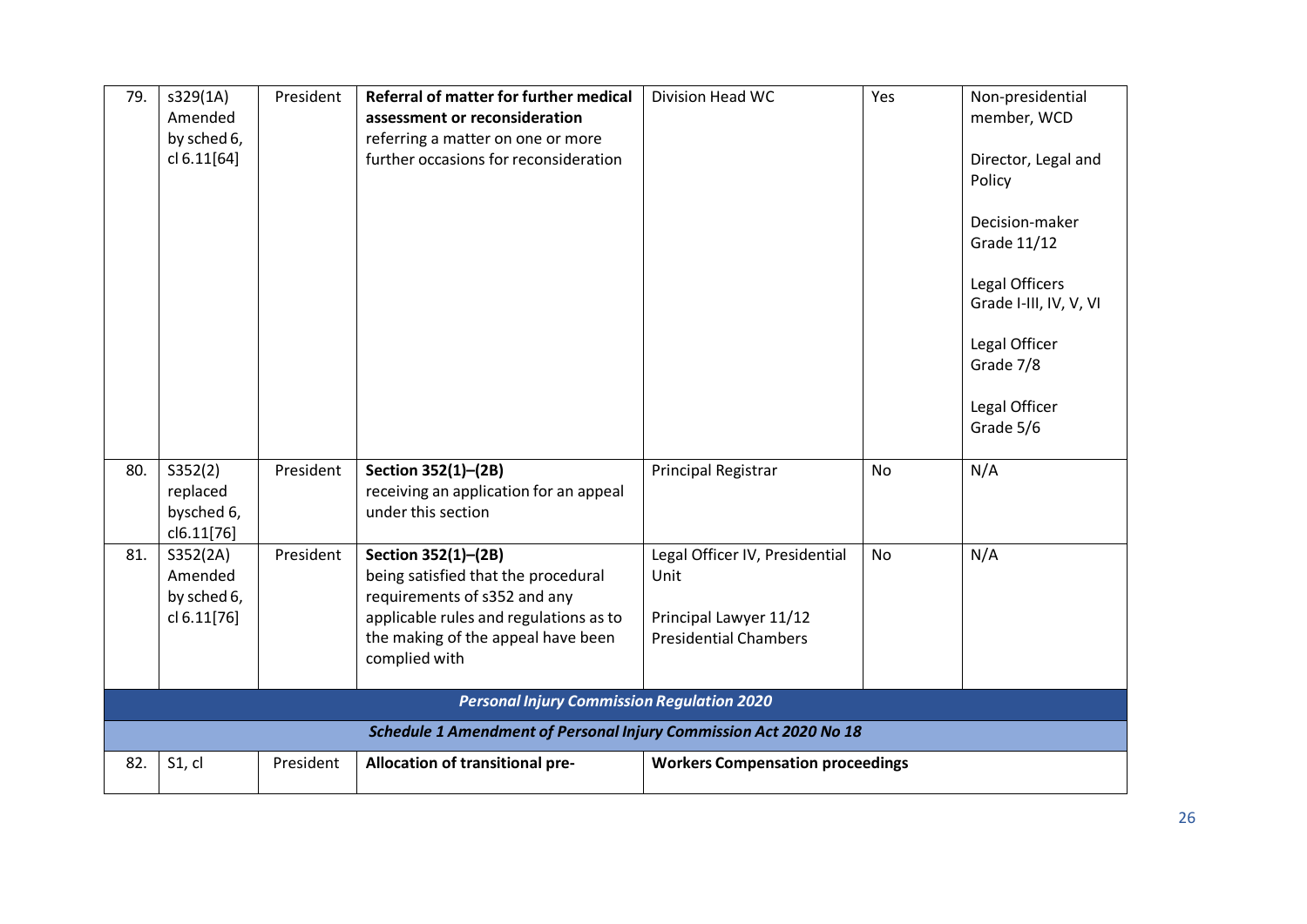|     | 14G(3)                                                                                                                                                                                                   |                                   | establishment proceedings to<br><b>Commission Divisions</b><br>constituting the Commission in a                                                                                                                                                                                                                                                                                                                       | Division Head WC    | <b>No</b> | N/A                                                                     |
|-----|----------------------------------------------------------------------------------------------------------------------------------------------------------------------------------------------------------|-----------------------------------|-----------------------------------------------------------------------------------------------------------------------------------------------------------------------------------------------------------------------------------------------------------------------------------------------------------------------------------------------------------------------------------------------------------------------|---------------------|-----------|-------------------------------------------------------------------------|
|     | manner that is consistent with the<br>constitution requirements that would<br>have been applicable for the kind of<br>proceedings before the establishment<br>day (non-presidential proceedings<br>only) | <b>Motor Accident proceedings</b> |                                                                                                                                                                                                                                                                                                                                                                                                                       |                     |           |                                                                         |
|     |                                                                                                                                                                                                          | Division Head MA                  | No                                                                                                                                                                                                                                                                                                                                                                                                                    | N/A                 |           |                                                                         |
|     |                                                                                                                                                                                                          |                                   | Motor Accidents and Workers Compensation Legislation Amendment Regulation 2020                                                                                                                                                                                                                                                                                                                                        |                     |           |                                                                         |
|     |                                                                                                                                                                                                          |                                   | <b>Schedule 1 Amendment of motor accident injuries legislation</b>                                                                                                                                                                                                                                                                                                                                                    |                     |           |                                                                         |
| 83. | $Cl$ 22(3)<br>amended<br>by cl<br>1.2[2]                                                                                                                                                                 | President                         | Fixing of maximum costs recoverable<br>by legal practitioners<br>if there is a dispute as to such an<br>apportionment, receiving the dispute<br>for determination (unless the dispute<br>arose in a matter involving a claim for<br>damages that is exempt from<br>assessment under section 7.34 of the<br>Act).                                                                                                      | Principal Registrar | No        | N/A                                                                     |
| 84. | Cl 22(4)<br>amende<br>dby S1,<br>cl 1.2[2]                                                                                                                                                               | President                         | Fixing of maximum costs recoverable<br>by legal practitioners<br>arranging for a dispute referred to it<br>under this section to be dealt with by:<br>(a) if the dispute arose in a<br>matterinvolving a claim for<br>statutory benefits-a merit<br>reviewer, or<br>(b) if the dispute arose in a matter<br>involving a claim for damages-a<br>member of the Commission<br>assignedto the Motor Accidents<br>Division | Principal Registrar | Yes       | Director of Registry<br>and Dispute Services<br>Team Leader<br>Grade7-8 |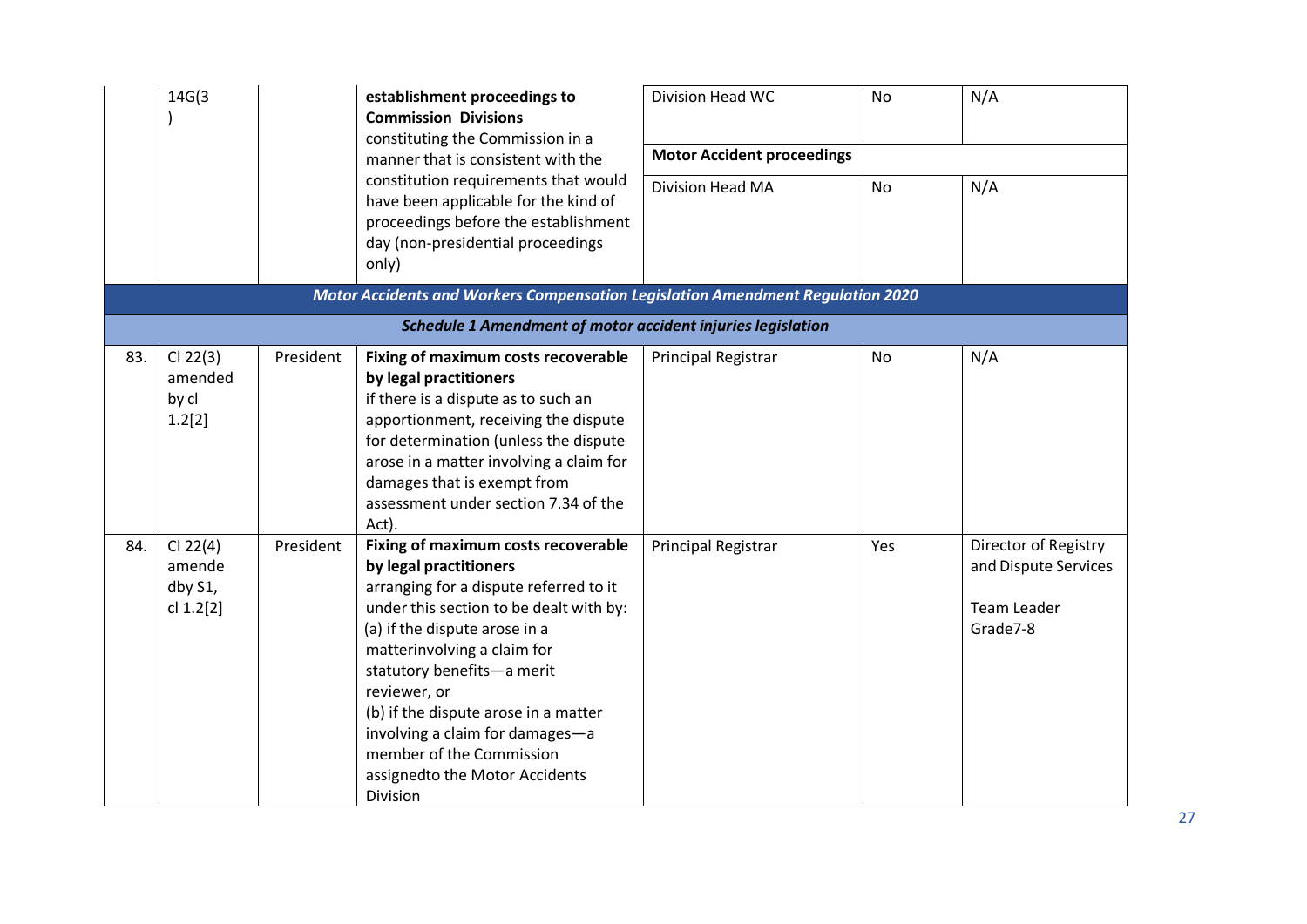| 85. | S1, Part 1,<br>cl1(3)(a)<br>(b)<br>amended<br>by S1, cl<br>1.2[12] | President | <b>Maximum costs for legal services</b><br>approving or refusing the application<br>for maximum costs for legal services<br>provided in connection with a review<br>of a decision about any merit review<br>matter by a review panel (including in<br>connection with the application for<br>referral of the decision to the review<br>panel) under (a) or (b) | Division Head MA | Yes | Director, Legal and<br>Policy<br>Decision-maker<br>Grade 11/12<br>Legal Officers<br>Grade I-III, IV, V, VI<br>Legal Officer<br>Grade 7/8<br>Legal Officer<br>Grade 5/6 |
|-----|--------------------------------------------------------------------|-----------|----------------------------------------------------------------------------------------------------------------------------------------------------------------------------------------------------------------------------------------------------------------------------------------------------------------------------------------------------------------|------------------|-----|------------------------------------------------------------------------------------------------------------------------------------------------------------------------|
|     |                                                                    |           | <b>Schedule 2 Amendment of Motor Accident Compensation Regulation 2020</b>                                                                                                                                                                                                                                                                                     |                  |     |                                                                                                                                                                        |
| 86. | S1, cl2<br>table<br>amended<br>by S2, cl10                         | President | <b>Maximum costs for legal services</b><br>exercising functions under the Motor<br><b>Accidents Compensation Regulation</b><br>2020 - Schedule 1, cl 2 Table                                                                                                                                                                                                   | Division Head MA | Yes | Director, Legal and<br>Policy<br>Decision-maker<br>Grade 11/12<br>Legal Officers<br>Grade I-III, IV, V, VI<br>Legal Officer<br>Grade 7/8<br>Legal Officer<br>Grade 5/6 |
|     |                                                                    |           | <b>Schedule 3 Amendment of Workers Compensation Regulation 2016</b>                                                                                                                                                                                                                                                                                            |                  |     |                                                                                                                                                                        |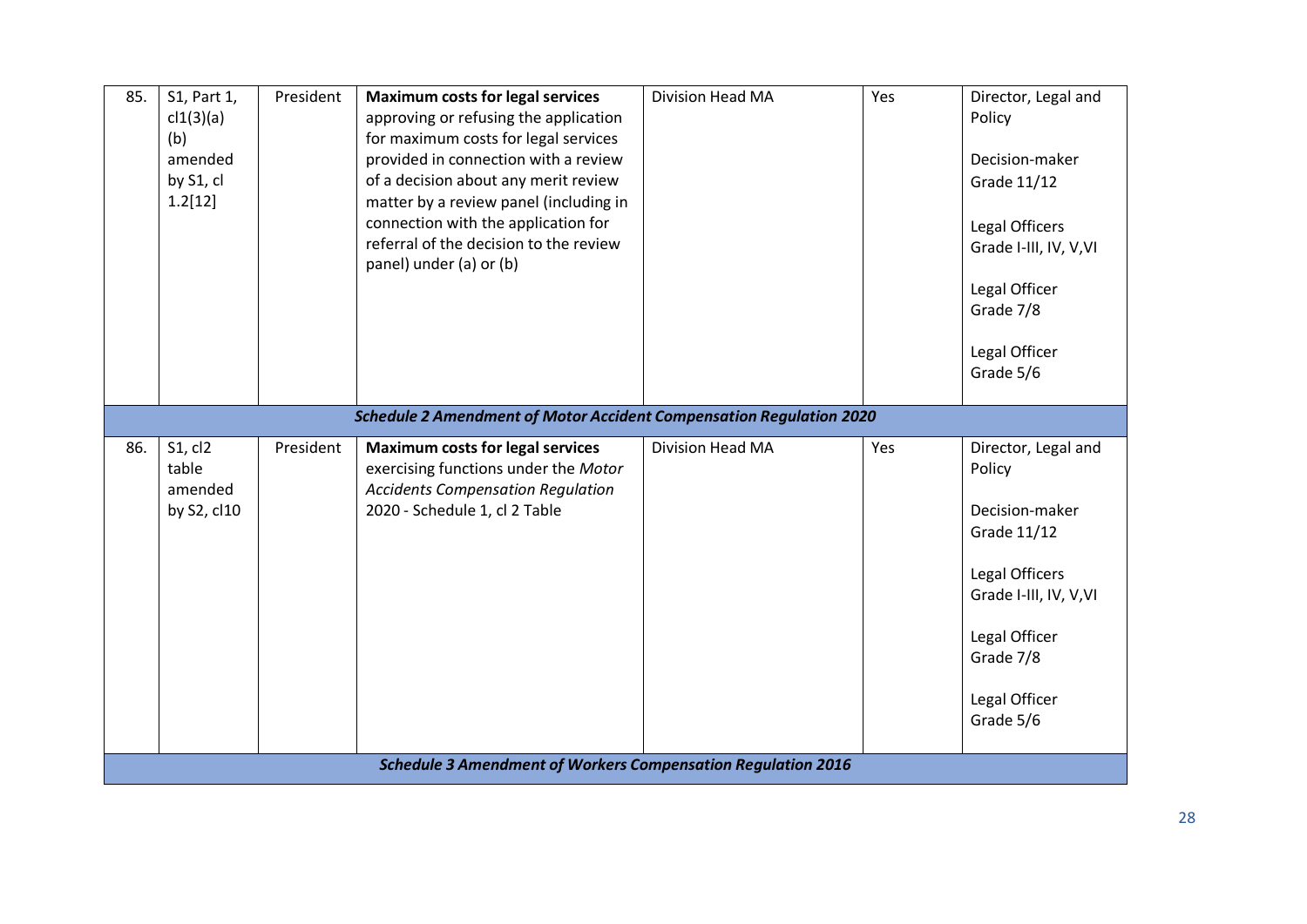| 87. | Cl 88(3)<br>amende<br>dby S3,<br>cl8  | President | <b>Clause 88(3)</b><br>if there is a dispute as to such an<br>apportionment, being referred the<br>dispute for determination | Division Head WC | Yes | Non-presidential<br>member, WCD<br>Director, Legal and<br>Policy<br>Decision-maker<br>Grade 11/12<br>Legal Officers<br>Grade I -III, IV, V, VI<br>Legal Officer<br>Grade 7/8<br>Legal Officer              |
|-----|---------------------------------------|-----------|------------------------------------------------------------------------------------------------------------------------------|------------------|-----|------------------------------------------------------------------------------------------------------------------------------------------------------------------------------------------------------------|
| 88. | Cl 92(3)<br>amended<br>by S3, cl<br>9 | President | <b>Clause 92(3)</b><br>if there is a dispute as to such an<br>apportionment, being referred the<br>dispute                   | Division Head WC | Yes | Grade 5/6<br>Non-presidential<br>member, WCD<br>Director, Legal and<br>Policy<br>Decision-maker<br>Grade 11/12<br>Legal Officers<br>Grade I -III, IV, V, VI<br>Legal Officer<br>Grade 7/8<br>Legal Officer |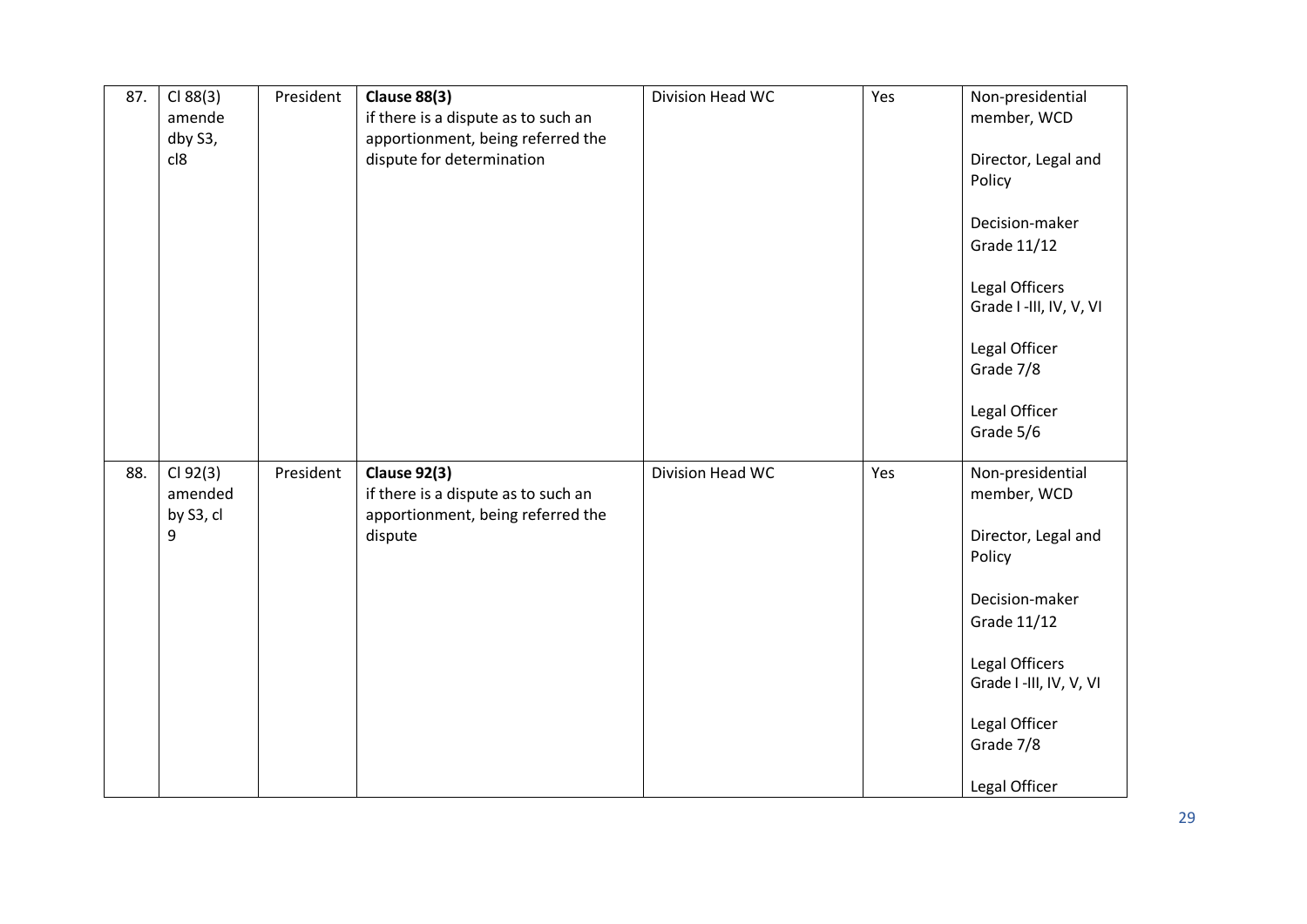|     |                                     |           |                                                                                                                      |                  |     | Grade 5/6                                |
|-----|-------------------------------------|-----------|----------------------------------------------------------------------------------------------------------------------|------------------|-----|------------------------------------------|
| 89. | $Cl$ 101(1)<br>amended<br>by S3, cl | President | <b>Clause 101(1)</b><br>receiving and dealing with an<br>application for an assessment of the                        | Division Head WC | Yes | Non-presidential<br>member, WCD          |
|     | 8                                   |           | whole of, or any part of, so much of<br>those costs as are payable on a law<br>practice and client basis or an agent |                  |     | Director, Legal and<br>Policy            |
|     |                                     |           | and client basis.                                                                                                    |                  |     | Decision-maker<br>Grade 11/12            |
|     |                                     |           |                                                                                                                      |                  |     | Legal Officers<br>Grade I-III, IV, V, VI |
|     |                                     |           |                                                                                                                      |                  |     | Legal Officer<br>Grade 7/8               |
|     |                                     |           |                                                                                                                      |                  |     | Legal Officer<br>Grade 5/6               |
| 90. | $Cl$ 102(1)<br>amended<br>by S3, cl | President | <b>Clause 102(1)</b><br>receiving and dealing with an<br>application for an assessment of the                        | Division Head WC | Yes | Non-presidential<br>member, WCD          |
|     | 8                                   |           | whole, or any part of, so much of<br>those costs as are payable on a law<br>practice and client basis or an agent    |                  |     | Director, Legal and<br>Policy            |
|     |                                     |           | and client basis, from a law practice or<br>agent that-<br>(a) retains another law practice or                       |                  |     | Decision-maker<br>Grade 11/12            |
|     |                                     |           | agent to act on behalf of the<br>client, and<br>(b) is given a bill of costs in                                      |                  |     | Legal Officers<br>Grade I-III, IV, V, VI |
|     |                                     |           | accordance with this Part by the<br>otherlaw practice or agent,                                                      |                  |     | Legal Officer<br>Grade 7/8               |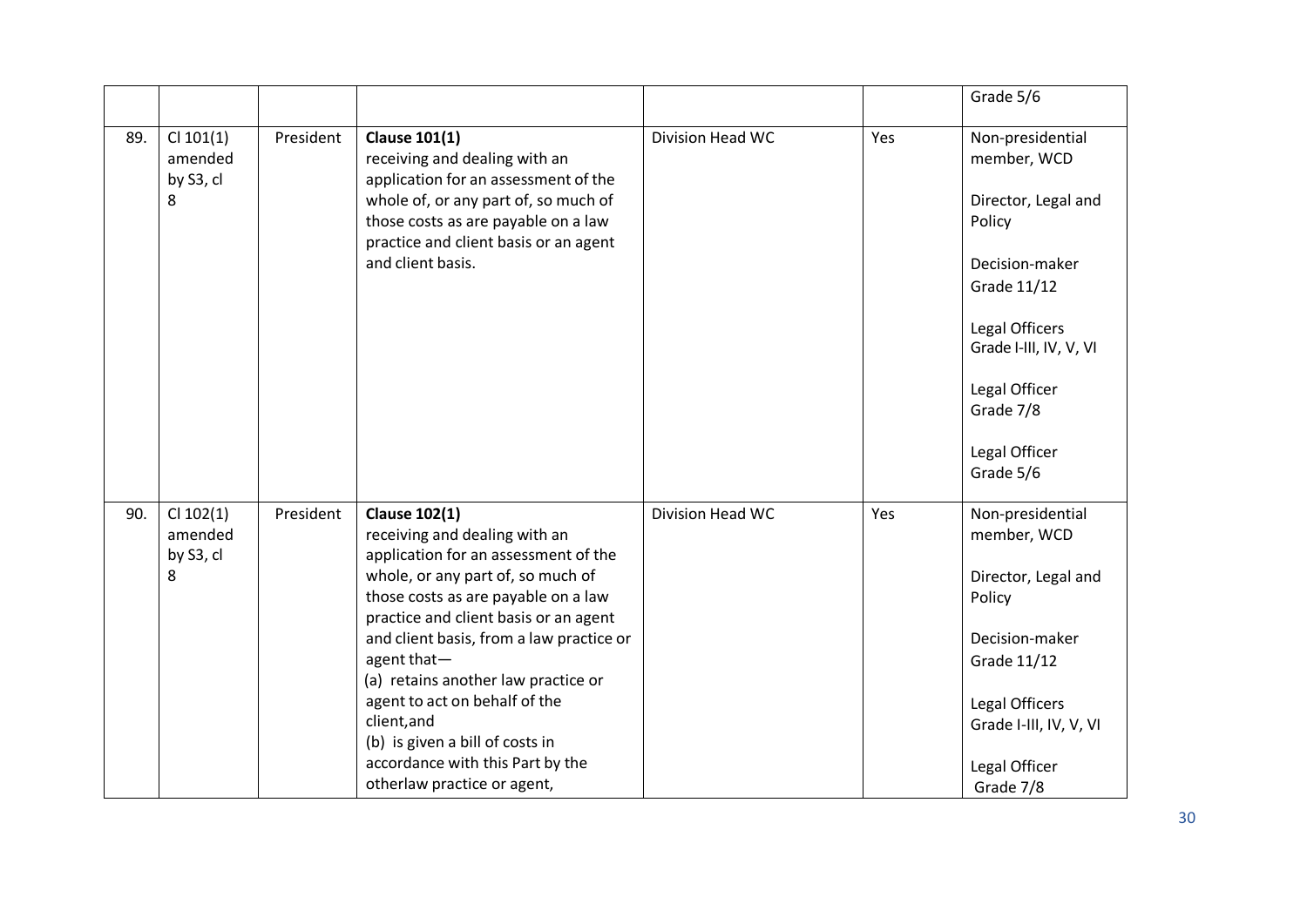|     |                                          |           |                                                                                                                                                                                                                                                                                                                                                                                                             |                  |     | Legal Officer<br>Grade 5/6                                                                                                                                                                                 |
|-----|------------------------------------------|-----------|-------------------------------------------------------------------------------------------------------------------------------------------------------------------------------------------------------------------------------------------------------------------------------------------------------------------------------------------------------------------------------------------------------------|------------------|-----|------------------------------------------------------------------------------------------------------------------------------------------------------------------------------------------------------------|
| 91. | $Cl$ 103(1)<br>amended<br>by S3, cl<br>8 | President | <b>Clause 103(1)</b><br>receiving and dealing with an<br>application for an assessment of the<br>whole of, or any part of, so much of<br>those costs as are payable on a law<br>practice and client basis or an agent<br>and client basis, where A law practice<br>or agent that has given a bill of costs                                                                                                  | Division Head WC | Yes | Non-presidential<br>members, WCD<br>Director, Legal and<br>Policy<br>Decision-maker<br>Grade 11/12<br>Legal Officers<br>Grade I-III, IV, V, VI<br>Legal Officer<br>Grade 7/8<br>Legal Officer<br>Grade 5/6 |
| 92. | $Cl$ 104(1)<br>amended<br>by S3, cl<br>8 | President | <b>Clause 104(1)</b><br>receiving and dealing with an<br>application for an assessment of the<br>whole of, or any part of, those costs<br>from a person who is entitled to<br>receive or who has received costs, in<br>or in connection with a workers<br>compensation matter, as a result of-<br>(a) an order for the payment of an<br>unspecified amount of costs made<br>bya court or the Commission, or | Division Head WC | Yes | Non-presidential<br>member, WCD<br>Director, Legal and<br>Policy<br>Decision-maker<br>Grade 11/12<br>Legal Officers<br>Grade I-III, IV, V, VI                                                              |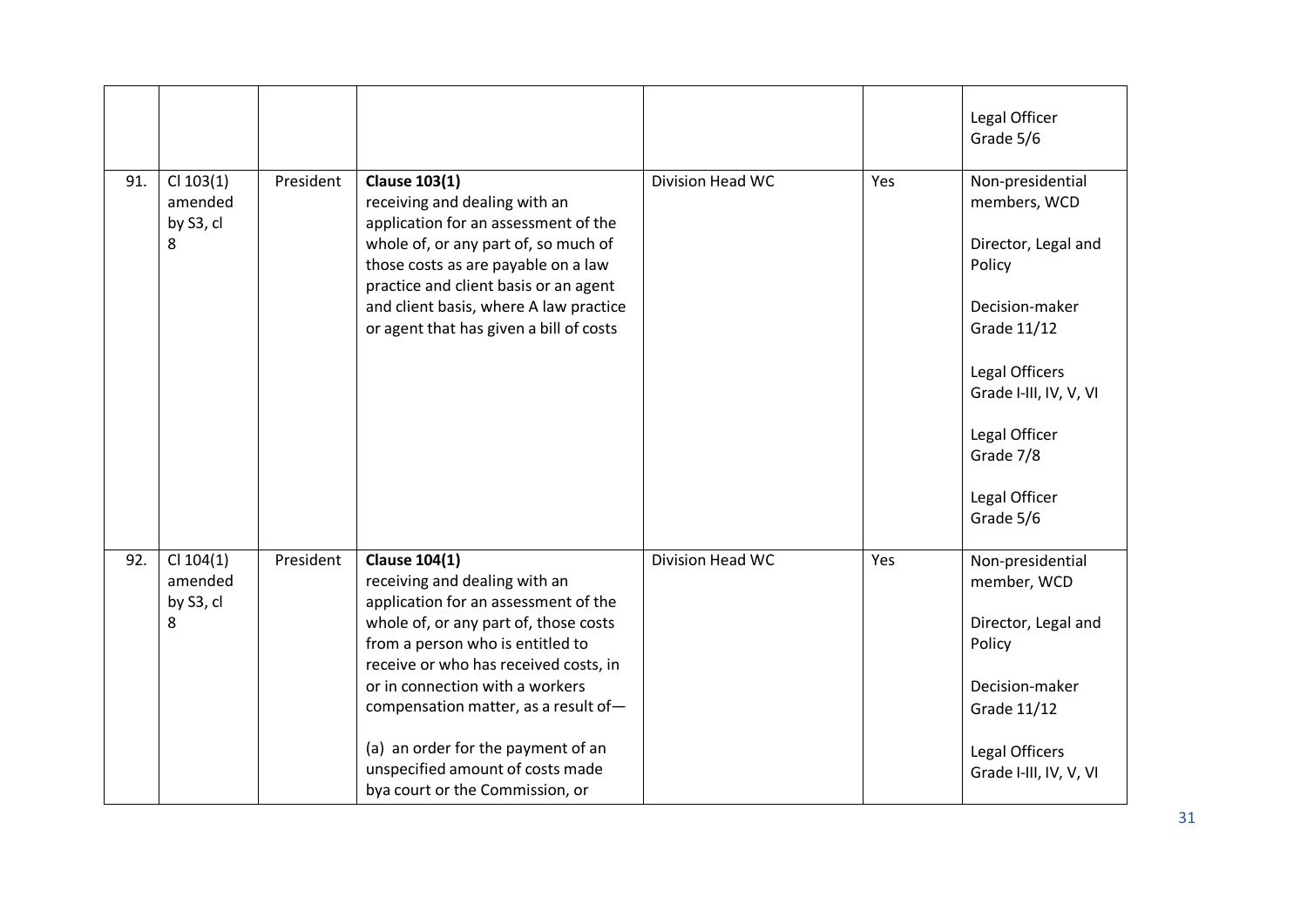|     |                                           |           | (b) an agreement, evidenced in<br>writing by the party liable to pay the<br>costs, for the payment of an<br>unspecified amount of costs                                                                                                                                                                                                                                                                             |                  |     | Legal Officer<br>Grade 7/8<br>Legal Officer<br>Grade 5/6                                                                                                                                                  |
|-----|-------------------------------------------|-----------|---------------------------------------------------------------------------------------------------------------------------------------------------------------------------------------------------------------------------------------------------------------------------------------------------------------------------------------------------------------------------------------------------------------------|------------------|-----|-----------------------------------------------------------------------------------------------------------------------------------------------------------------------------------------------------------|
| 93. | $Cl$ 104(2)<br>amended<br>by S3, cl<br>8  | President | <b>Clause 104(2)</b><br>receiving and dealing with an<br>application for an assessment of the<br>whole of, or any part of, those costs<br>after the period of 60 days after the<br>making of the order or agreement<br>from a person who has paid or is liable<br>to pay costs, in or in connection with a<br>workers compensation matter, as a<br>result of an order or agreement<br>referred to in subclause (1). | Division Head WC | Yes | Non-presidential<br>member, WCD<br>Director, Legal and<br>Policy<br>Decision-maker<br>Grade 11/12<br>Legal Officers<br>Grade I-III, IV, V, VI<br>Legal Officer<br>Grade 7/8<br>Legal Officer<br>Grade 5/6 |
| 94. | $Cl$ 104(3)<br>amended<br>by S3, cl<br>11 | President | <b>Application for assessment of</b><br>party/party costs-compensation<br>matters<br>being referred a matter under (a) and<br>making arrangements for the<br>assessment of costs payable as a result<br>of the order under (b).                                                                                                                                                                                     | Division Head WC | Yes | Non-presidential<br>member, WCD<br>Director, Legal and<br>Policy<br>Decision-maker<br>Grade 11/12<br>Legal Officers                                                                                       |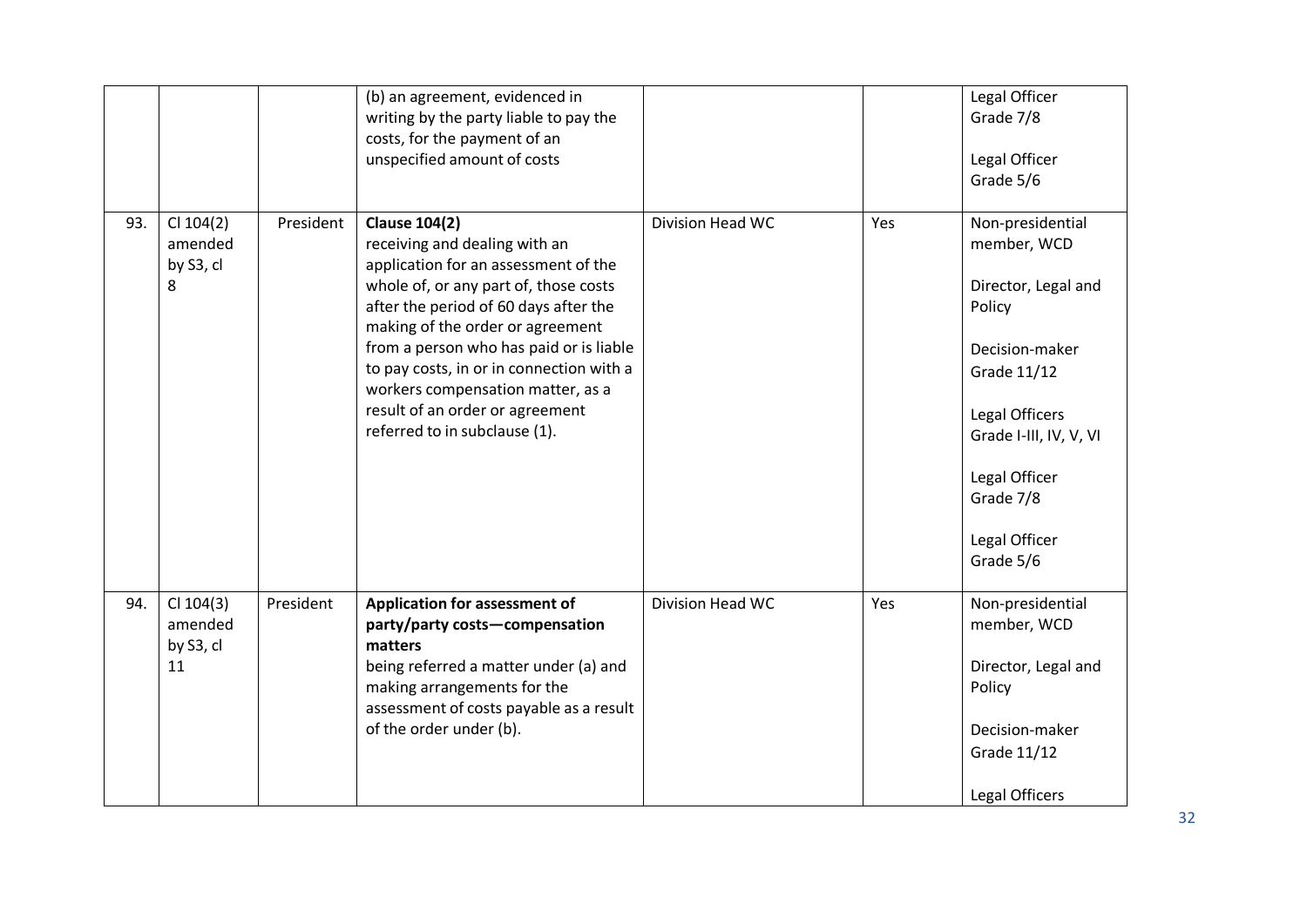|     |                                              |           |                                                                                                                                                                                                                                                                                                                                                                                                                                                                                        |                  |     | Grade I-III, IV, V, VI<br>Legal Officer<br>Grade 7/8<br>Legal Officer<br>Grade 5/6                                                                                                                        |
|-----|----------------------------------------------|-----------|----------------------------------------------------------------------------------------------------------------------------------------------------------------------------------------------------------------------------------------------------------------------------------------------------------------------------------------------------------------------------------------------------------------------------------------------------------------------------------------|------------------|-----|-----------------------------------------------------------------------------------------------------------------------------------------------------------------------------------------------------------|
| 95. | $Cl$ 105(1)<br>amended<br>by S3, cl<br>8     | President | Clauses 88(3) and (4), 92(4), 101(1),<br>102(1), 103(1), 104(1) and (2) and<br>105(1)<br>receiving and dealing with an<br>assessment of the whole of, or any<br>part of, those costs from A person who<br>has paid or is liable to pay, or who is<br>entitled to receive or who has<br>received, costs, in or in connection<br>with a work injury damages matter, as<br>a result of an order for the payment of<br>an unspecified amount of costs made<br>by a court or the Commission | Division Head WC | Yes | Non-presidential<br>member, WCD<br>Director, Legal and<br>Policy<br>Decision-maker<br>Grade 11/12<br>Legal Officers<br>Grade I-III, IV, V, VI<br>Legal Officer<br>Grade 7/8<br>Legal Officer<br>Grade 5/6 |
| 96. | $Cl$ 105(2)<br>as<br>amended<br>by S3, cl 12 | President | <b>Application for assessment of</b><br>party/party costs-work injury<br>damages matters<br>being referred a matter under (a), and<br>making arrangements for the<br>assessment of costs payable as a result<br>of the order under (b).                                                                                                                                                                                                                                                | Division Head WC | Yes | Non-presidential<br>member, WCD<br>Director, Legal and<br>Policy<br>Decision-maker<br>Grade 11/12                                                                                                         |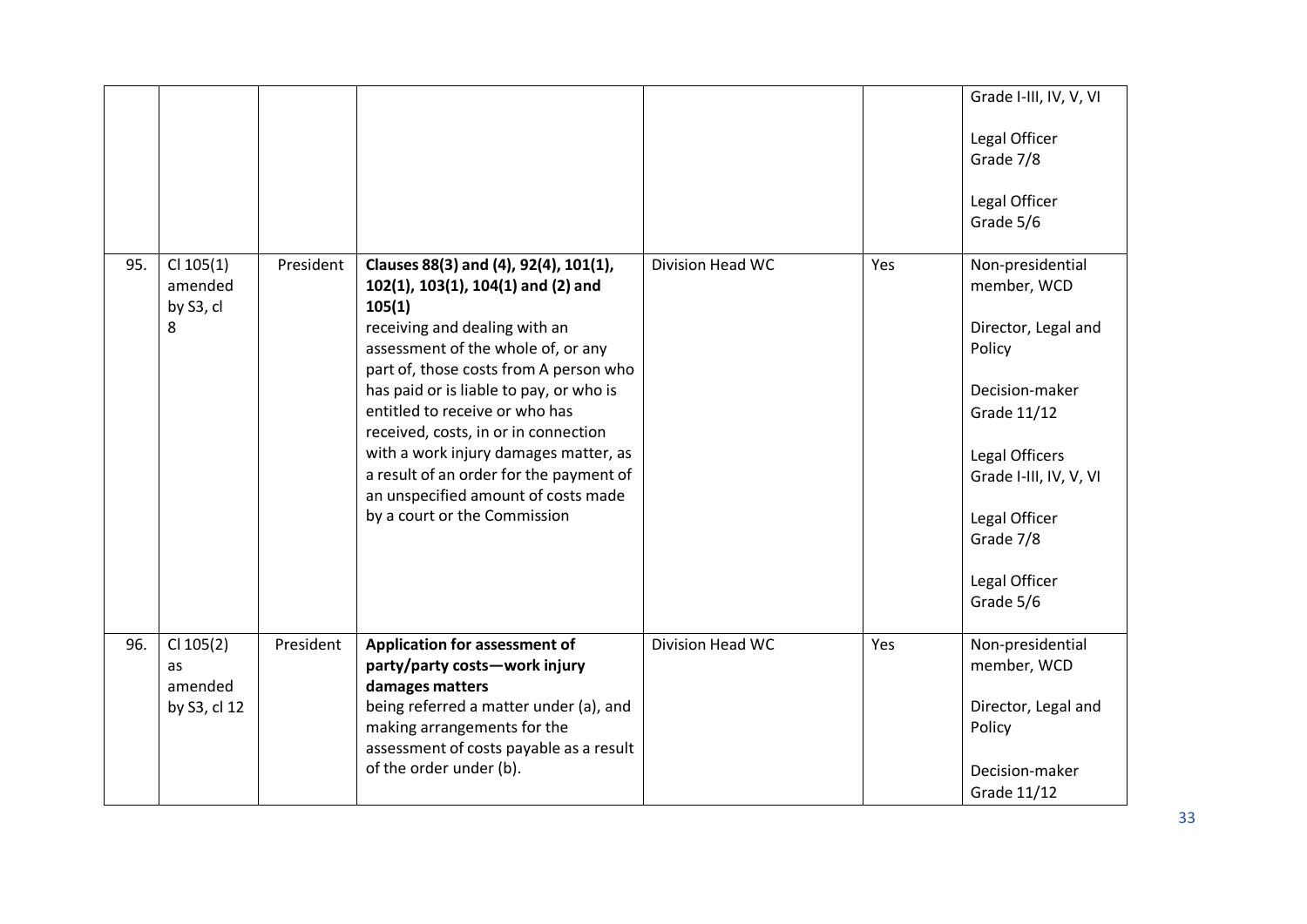|     |                                                 |           |                                                                                                                                                                                                                      |                         |     | Legal Officers<br>Grade I-III, IV, V, VI<br>Legal Officer<br>Grade 7/8<br>Legal Officer<br>Grade 5/6                                                                                                      |
|-----|-------------------------------------------------|-----------|----------------------------------------------------------------------------------------------------------------------------------------------------------------------------------------------------------------------|-------------------------|-----|-----------------------------------------------------------------------------------------------------------------------------------------------------------------------------------------------------------|
| 97. | S6, cl<br>7(3)(c)<br>amended<br>by S3,<br>cl28  | President | Schedule 6, clause 7(3)(c)<br>determining whether the need for<br>thecosts to be incurred for the Table<br>1 resolution could not have been<br>foreseen at the time that costs for<br>theadvice were first incurred. | Division Head WC        | Yes | Non-presidential<br>member, WCD<br>Director, Legal and<br>Policy<br>Decision-maker<br>Grade 11/12<br>Legal Officers<br>Grade I-III, IV, V, VI<br>Legal Officer<br>Grade 7/8<br>Legal Officer<br>Grade 5/6 |
| 98. | S6, cl<br>9(2)(b)<br>amended<br>by S3, cl<br>29 | President | Schedule 6, clause 9(2)(b)<br>ordering that the resolutions are to be<br>treated as separate resolutions for the<br>purposes of the calculation or<br>assessment of costs.                                           | <b>Division Head WC</b> | Yes | Non-presidential<br>member, WCD<br>Director, Legal and<br>Policy                                                                                                                                          |